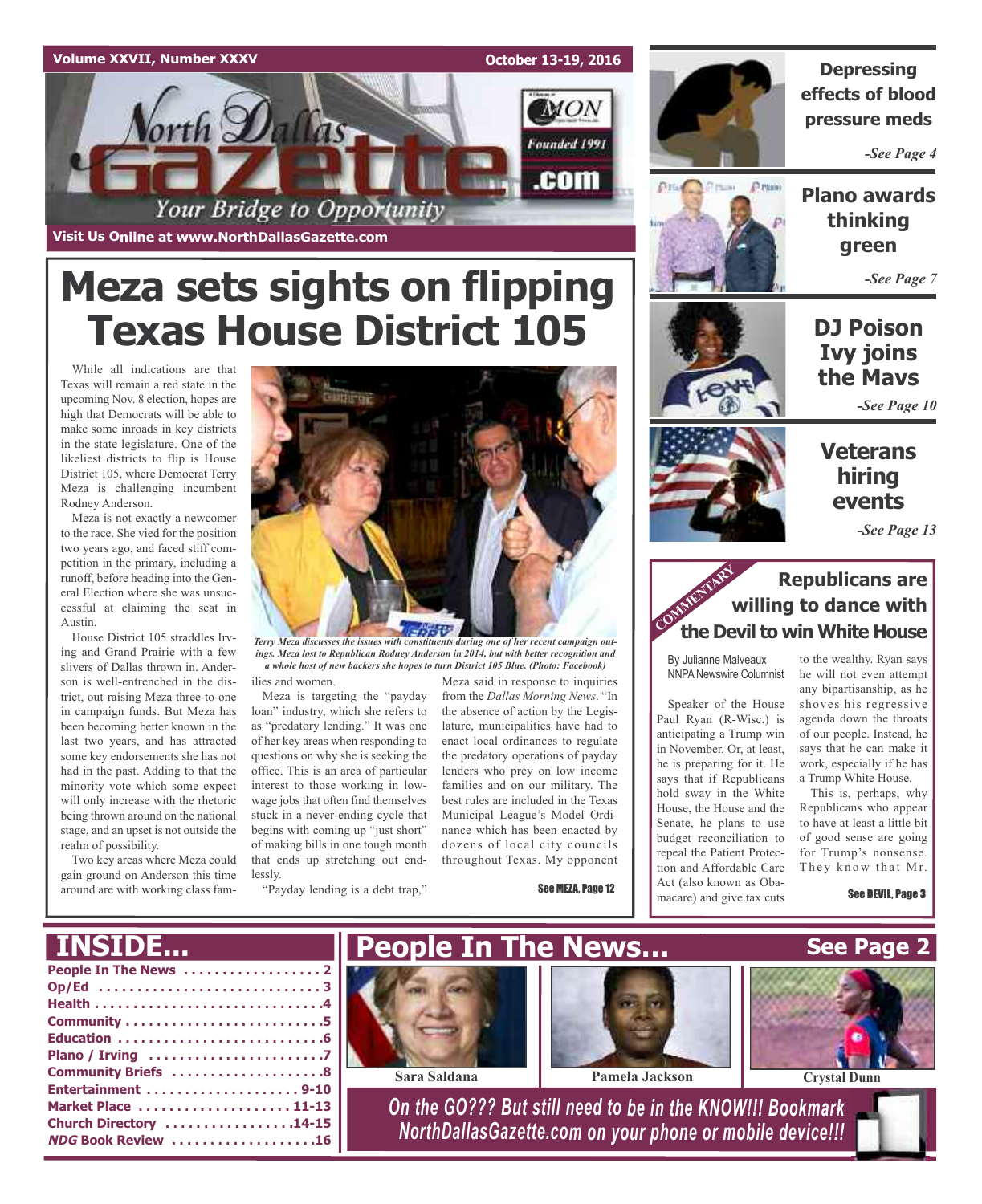## **Sara Saldana**

The Dallas Hispanic Bar Association (DHBA) will hold the first Dallas Latina Leadership Program on Saturday, Oct. 15 at SMU Dedman School of Law from 10 a.m. to 3 p.m. The event is aimed at addressing many of the issues that remain obstacles in the road for Latinas — lack of women role models in the legal field, lack of mentors, and lack of access to career information.

This full day of workshops and panels will inspire and bring together Latina attorneys, law stu-



dents, and undergraduate students interested in the law. The program will provide an attorney track and a law student/undergraduate track.

The DHBA announced

## **Pamela Jackson**

Pamela Jackson, an Army veteran and historical studies junior at The University of Texas at Dallas, says a new scholarship award from State Farm will lessen the financial burden for her tuition expenses this year.

"It helps me to stay encouraged. It's like a load off. It's a blessing," said Jackson, who achieved the rank of U.S.Army Specialist 4 in her seven-plus years of military service.

Jackson, who wants to teach high school history, and three other UT Dallas students have received



\$2,500 State Farm awards for unmet tuition and fees, books, educational supplies or other expenses related to the students' education and living expenses.

The \$10,000 total awards

#### the keynote speakers for the program. Sara Saldaña, the Director of the U.S. Immigration and Customs Enforcement, will deliver the keynote address. She is a very prominent model of hard work and ethic in the practice of law.

Regina Montoya, an author and attorney, will deliver the keynote speech for the afternoon program. Montoya has been nationally recognized as one of the top attorneys in the country. She is currently working on a book about the importance of incorporating Latinos into the economic, political, and social

serving in the Air National Guard and Army Reserve. State Farm data architect David Iverson is a military veteran who serves on the Veteran Services Center's Community Advisory Council, a group of corporate partners, industry professionals and community leaders that promotes the development of student-veterans at UT Dallas and provides guidance for veteran hiring initiatives. "I've experienced the effabric of America. **Attorney Track Sessions**

Elsa Manzanares, Partner at Gardere Wynne Sewell LLP will moderate the "Pearls of Wisdom" morning session. The panelists will include: Monica Lira Bravo, Principal of Lira Bravo Law; Norma Garcia, Associate General Counsel for Rent-a-Center, Inc.; and Stephanie Gonzales, Deputy Chief of the Reformative Justice Unit for the Dallas District Attorney's Office.

Laura Benitez Geisler, Partner at Geisler Law Firm will moderate the "Expanding Opportunities – Diversity in the Legal Profession" afternoon session. The panelists will include: Hilda Galvan, Managing Partner at Jones Day Dallas Office; Erica Benites Giese, Chief of the San Antonio Division U.S. Attorney's Office; and Elizabeth Ramirez-Washka, Corporate Counsel for Employment Law at Dr Pepper Snapple Group.

#### **Law Student/Undergraduate Sessions**

Rebecca Garza Greenan, Assistant Dean at UNT Law School will moderate the "Things I wish I knew then" morning session of the program. The panelists will include: Rosario ("Chachy")

Heppe, Sr. Director Compliance for the Fluor Corporation; Giana Ortiz, Partner at The Ortiz Law Firm; and Monica Pinon, Associate General Counsel for Blue Cross Blue Shield of Texas.

Rocío Cristina García, President of the Dallas Hispanic Bar Association, will moderate the "Life After Law School" afternoon session. The panelists will include: Brianna Hinojosa-Flores, Sr. Patent Counsel of Blackberry; Bridget Moreno Lopez, Managing Partner at Linebarger Goggan Blair & Sampson LLP; and Rosa Orenstein, Partner at Orenstein Law Group.

#### were open to current and former members of the U.S. Armed Forces who are enrolled full time toward an undergraduate degree. Two of the award winners are still forts of the staff of the Veteran Services Center and have been able to interact with the student-veterans of UTD. I am extremely pleased and honored that

State Farm acknowledges their service to our country and supports them as they make education a priority in the next phase of their lives," Iverson said.

The State Farm awards will enable students to focus on academic and career goals rather than financial concerns, said Lisa Adams, director of the Veteran Services Center.

"Student-veterans have responsibilities outside of class, including family and jobs. There are also students that currently serve in the reserves and Guard and must be adept at balancing school with their military training requirements," Adams said.

While there are educational benefits for serving in the military, the type of benefit and eligibility for the benefit varies, Adams said. Not all veterans are eligible for the Post-9/11 GI Bill, which was enacted in 2009 to provide up to 36 months of education benefits for 15 years after release from active duty.

Jackson, a native of Shreveport, La., earned an associate degree at Brookhaven College, where she was president of the student-veteran organization on campus. She transferred to UT Dallas because of the University's reputation for academic excellence.

"It's awesome," she said of UT Dallas. "I prayed and prayed to get in because I heard it was difficult to get in. The reputation of the school itself makes me proud to be here."

Despite being a single mother of five — two sons are grown but she has three children ages 10 and younger at home — Jackson is enrolled as a full-time student.

## **Crystal Dunn**

Despite suffering two disappointing losses in games decided by penalty kicks. U.S. soccer player Crystal Dunn has had a banner year in 2016.

To begin with, Dunn was elevated to the U.S. Women's National Team after being the last player cut before the 2015 Women's World Cup which raised the public profile of the sport to new heights with 27 million Americans tuning in for the final goldwinning match.

Dunn, a product of the University of North Carolina and a forward for the Washington Spirit in the National Women's Soccer League (NWSL), proved



she had international caliber talent as she led the NWSL in scoring last year with 15 goals.

Once called in to the national team, Dunn traveled to Brazil to take part in the 2016 Summer Olympics. A hands-down favorite to claim gold, te U.S. stalled and was eliminated in the quarterfinals by Sweden as

the result of penalty kicks when the game went undecided through extra time.

Dunn claimed one goal against Colombia in the 41st minute of the final group stage game.

Returning to NWSL action, Dunn helped to lead the Washington Spirit through to the Championship Final against the Western New York Flash.

No one can say Dunn came to the game unprepared asshe chalked up both of the Spirit's goals in the game. Once again Dunn found herself in a clutch game that was going into overtime to be decided. Dunn's second goal seemed to be the icing on the cake, but the Flash responded with a goal of their own to send the decision to the PK line and once again, the PK line was not kind to Dunn's side. "That is obviously the

worst feeling ever," Dunn said after the match. "Feeling like you're about to win a game and have it go into PKs and losing in PKs is probably the worst thing that a soccer player ever wants.

"But that's the nature of this game. We play the game for the ups and the downs, and I know for me, I'm a testament of -- you know - this game is going to have a lot of ups and downs in your career and it's been a long season. We've had a really great season, and as much as we wanted to hoist the trophy up at the end of the year, we can't really hang our heads too low."



*2 | October 13-19, 2016 | North Dallas Gazette*

*For the 411 in the community, go to www.northdallasgazette.com*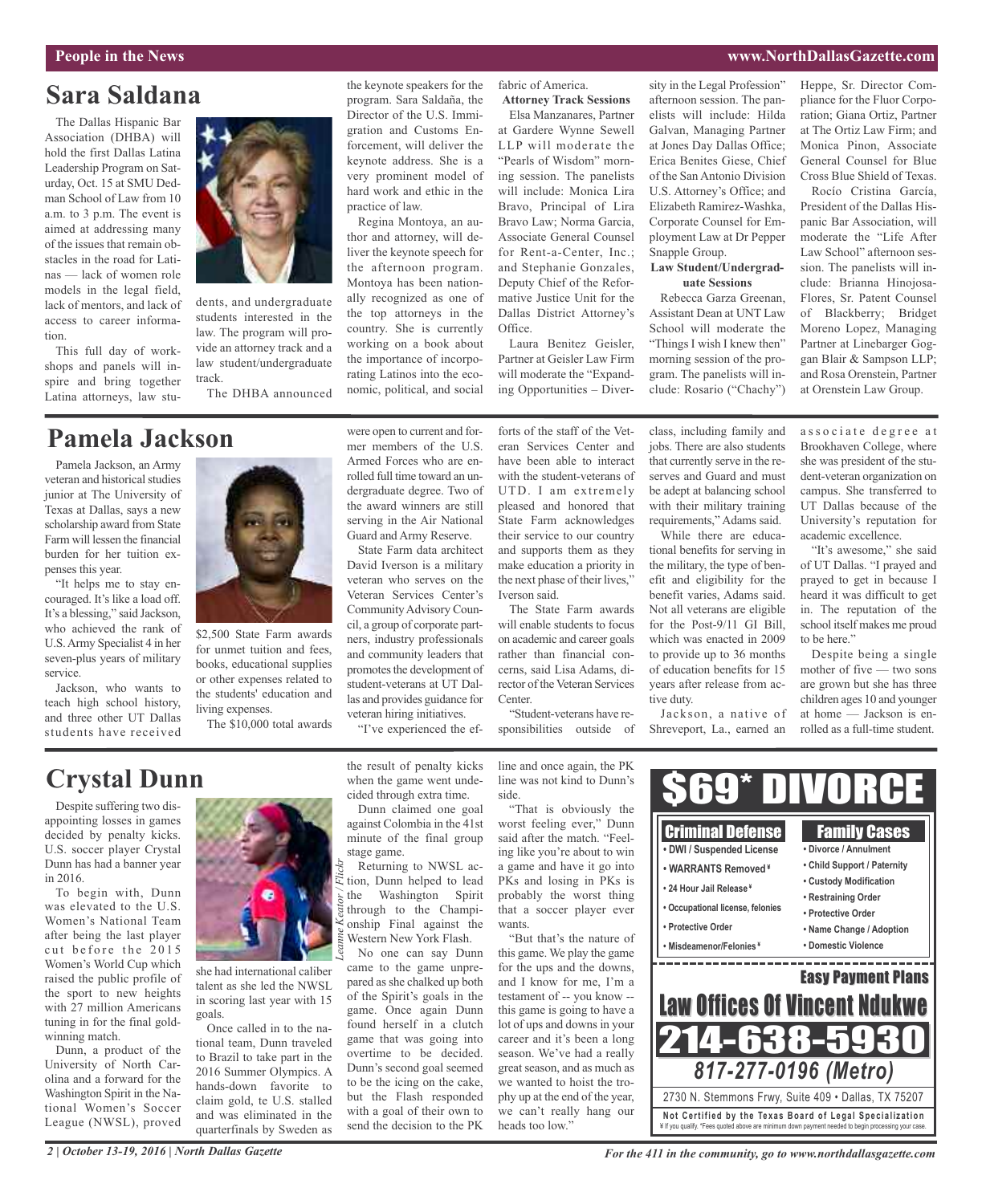#### **www.NorthDallasGazette.com Op-Ed**



*North Dallas Gazette assumes no responsibility for unsolicited material and reserves the right to edit and make appropriate revisions.*

> *"Do what you say you are going to do ... when you say you are going to do it.*

**Publisher's Office:** publisher@northdallasgazette.com

**Sales Department:** marketing@northdallasgazette.com

**Editorial Department:**

editor@northdallasgazette.com

### **Online:**

www.NorthDallasGazette.com www.twitter.com/NDGEditor www.facebook.com/NorthDallasGazette www.pinterest.com/NDallasGazette

## STAFF

**Chairman Emeritus** *Jim Bochum 1933 – 2009*

**Editor** *Ruth Ferguson*

**Published By** *Minority Opportunity News, Inc.*

**Web Master**

**Special Projects Manager** *Edward Dewayne "Preacher Boy"Gibson, Jr.*

*Todd Jones*

*James C. Allen*

**Community Marketing** *Nina Garcia*

## **Advisory Board:**

#### *John Dudley Myrtle Hightower Fred Moses Annie Dickson Cecil Starks Willie Wattley Coty Rodriguez-Anderson B. J. Williams Denise Upchurch*

*Barbara Simpkins, ADVISORY BOARD SECRETARY*

**Religious/ Marketing Editor**

#### **Contributing Writers**

*Jackie Hardy Terri Schlichenmeyer Nicole Scott Hope Oriabure-King David Wilfong*

#### **Production**

*Margaret Freelon David Wilfong*

#### **Advisory Board Committees:**

*Public Relations Planning and Implementation* Cecil Starks, CHAIRPERSON *Business Growth Referral*

John Dudley, CHAIRPERSON *Program Policy Development*

Annie Dickson, CHAIRPERS *Quality Assurance*

Myrtle Hightower, CHAIRPERSON Coty Rodriguez

**A Trump win in November could tear this country apart**

By Bill Fletcher, Jr. **NNPA Newswire Columnist** 

Alright, team, we are getting close to the finish line: Election Day November 8. We have witnessed the first debate, between Hillary Clinton and Donald Trump, and while I would argue that Clinton won, Trump made enough arguments to reinforce some level of confidence among his supporters. After having a comfortable

lead over her Republican opponent, current poll numbers suggest that Clinton's lead has almost vanished in key states; reasons why the race has tightened are still up for debate.

There are four presidential candidates on the ballot: Hillary Clinton (Democrat), Donald Trump (Republican), Gary Johnson (Libertarian Party) and Dr. Jill Stein (Green Party). The reality is that the presidential choice

comes down to either Clinton or Trump.Johnson has about an 8 percent showing in the polls and Stein about 3 percent.

What voters have to decide is not only where will they come down, but also the importance of other races that will be decided November 8. Thus, my first plea is that everyone votes. Each vote, as we saw in Florida in 2000 and Ohio in 2004, can be potentially critical.

A second issue is that races, in addition to the presidential race, are critical. The United States Senate, as of this moment, is a toss-up between the Republicans and Democrats. We could find ourselves with a small Republican majority, a small Democratic majority, or a literal tie. So, even if you find yourself dissatisfied with the Presidential choices, there

#### See TRUMP, Page 5

### **Letter to the Editor: Still concerned about MWBE'S getting their fair share**

The City of Irving has an Minority and Women owned Business Enterprises (MWBE) Policy that commits to Fair treatment of MWBE's in the procurement process of doing business with the City. The City has contracted with the construction firm,

Skanska, to build the 173 Million dollar Irving Music Factory (IMF), Project that is currently under construction. By both state and federal law, Skanska has to make a Good Faith effort to comply with the City of Irving's MWBE policy and the City of Irv-

ing should see to it that they do, in all phases of their construction contract. I am hearing disturbing reports that this ain't happening. I have tried to contact the MWBE contact for Skanska given to me by the City to ascertain where we are in this project in meet-

ing our MWBE goals with no response back. And, I have been told that even though Skanska has a main office here in Irving that their MWBE office is out of state somewhere. All of this concerns me a great

#### See LETTER, Page 11

**DEVIL,** continued from Page <sup>1</sup>

Trump, with his head in the cloud and his rhetoric in the gutter, will let them get away with anything they want. He will agree to their tax cuts, because they coincide with his agenda to reward the wealthy. Trump will go along with cuts to Obamacare, because he wasn't loving it in the first place. He will let conservative Republicans hold sway, especially if they reward him with their votes in November.

Paul Ryan calls his plan a "Better Way" policy agenda. It is an aggressive move that assumes that Republicans will control both the House and the Senate. They might not  $-$  if people vote, and vote down ballot, there is a real chance that Democrats can control the Senate. The House is a much bigger challenge, and it is likely that Republicans will continue to hold sway in the house. But there are too many folks who say they won't vote, and their votes could make a real difference. In Ohio, Wisconsin, Michigan and Florida

(among other states), those who choose to refrain from voting are really voting for a Trump-Ryan agenda.

The attack on Obamacare is especially problematic. While the President's Affordable Care Act is clearly flawed, it expanded health insurance for more than 20 million people. It isn't the desired single payer care, but it provides opportunity and takes the first step in expanding the social contract since the Roosevelt years. The Affordable Care Act (ACA) can be used as a foundation to expand health insurance coverage and, in my mind, get us closer to the ultimate goal of a singlepayer system.

But legislators rejected the single-payer plan that Senator Edward Kennedy (D-Ma) proposed for decades. The Affordable Care Act is a compromise. We need to move forward in improving the ACA, not backward in repealing it. Trump and Ryan would restrict access to health care instead of expanding it.

According to Politico,

Paul Ryan thinks that a divided government contributes to gridlock. He'd be happy if the presidency, the House of Representatives, and the United States Senate were all controlled by Republicans. What about the rest of us? Does he see our voice in this? Not according to Ryan. He tells Politico "I'm tired of divided government. It doesn't work very well." He seems to ignore the fact that there are legitimate differences among legislators and that these differences need to be worked out. He is uninterested in compromise. Instead, he wants to shove his position down the throats of other people.

Paul Ryan has explicitly called Donald Trump a racist. He has eschewed many of his policies. Other Republicans have been openly repulsed by their bellicose standard bearer and disturbed by his racist bluster and his wacky rhetoric, but they have thrown their discernment to the wind, embracing the man they have described as a rabid racist, because they prefer him to an embrace of integrity.

As we count down to the

Nov. 8 election, people are coming forward to say they are either undecided, conflicted, or would rather vote for a third party candidate, because they can't tolerate Clinton Trump. The bottom line isthat either Clinton or Trump will win the Presidency.

Really. Those Republicans who support Trump are openly supporting evil. They will dance with the devil to their detriment.

African Americans, especially, need to look at what Trump has promised. He has promised discrimination. He has described our lives as hell. He has been a bully and a documented discriminator. He has been too much. He should be enough to repel us. Paul Ryan has called Trump a racist, but he is willing to dance with the devil because it serves his purposes. What about you?

*Julianne Malveaux is an author and economist. Her latest book "Are We Better Off? Race, Obama and Public Policy" is available via www.amazon.com for booking,wholesale inquiries orfor m o r e visnitwfwow.juliannemalveaux.com.*

For the 411 in the community, go to www.northdallasgazette.com  $\overline{O}$  October 13-19, 2016 | North Dallas Gazette | 3

*The North Dallas Gazette, formerly Minority Opportunity News, was founded in July 1991, by Mr.Jim Bochum and Mr.Thurman R. Jones. North Dallas Gazette is a wholly owned subsidairy of Minority Opportunity News, Inc.*

*Shirley Demus Tarpley*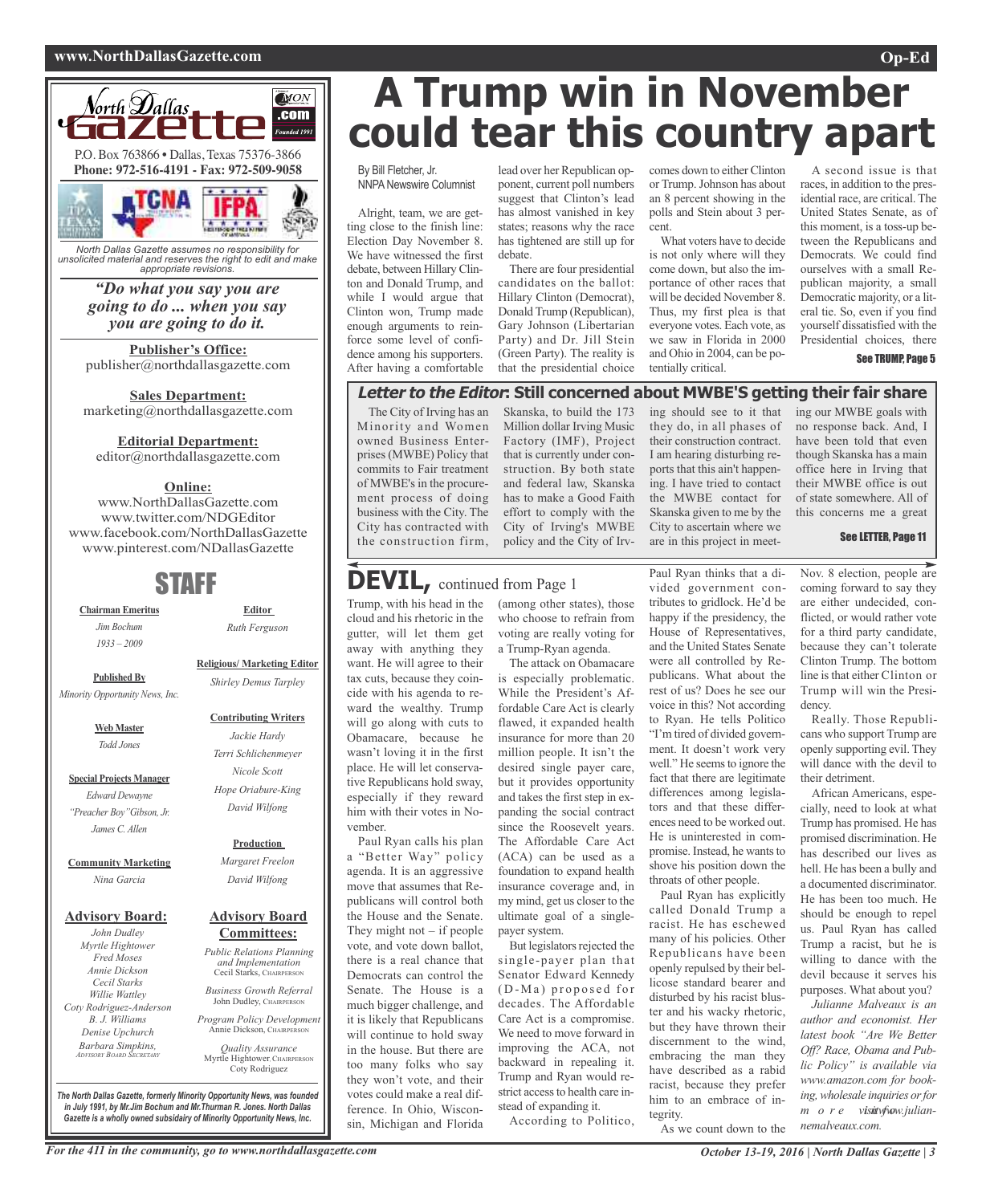# **Intimate partner violence affects millions**

Intimate partner violence (IPV) is a serious, preventable public health problem that affects millions of Americans. Although most people think of violence as a physical act, the term "intimate partner violence" describes physical, sexual, or psychological harm by a current or former partner or spouse. According to the Centers for Disease Control and Prevention, 29 percent of women and nearly 10 percent of men in the United States have experienced intimate partner violence.

For "Emma" (name changed to protect her identity), the emotional abuse began almost immediately after she made her wedding vows. While courting, her future husband was tender. "I felt loved and valued," she said.

But as soon as they mar-

their relationship. "I felt like I was caged in a cell. Everything I needed was out there, but I couldn't reach it."

For five years, Emma's husband controlled her with threats, manipulation and coercion. Without a car or access to her own money, Emma felt trapped and isolated, ashamed to reveal the reality of her situation to anyone.

"I was deeply in love when I married," she said. "But soon after, I felt betrayed. Of course, all relationships have ups and downs, but this was very different."

With the help of trusted friends, Emma sought to escape the abusive relationship. Soon after, she visited a Parkland Community Oriented Primary Care health center for medical help.

ried, everything changed in Like all Parkland patients, she was given an abuse/violence screening to determine if she experienced any abuse or violence in her lifetime. She was immediately referred to Parkland's Victim Intervention Program (VIP)/Rape Crisis Center for help.

Offering support to children, teens, adults and families who have experienced violence or abuse, Parkland's VIP/Rape Crisis Center provides free counseling, 24-hour response for victims seen at Parkland facilities, help finding emergency shelters, legal assistance and other services. Spanish-speaking staff is available and services in other languages are offered through interpreters.

"Many victims referred to the VIP/Rape Crisis Center have never told anyone about the abuse or were not aware of the services offered at Parkland," said Melissa Reilly, LCSW, Director of the VIP/Rape Crisis Center. "Along with counseling, our support services include legal advocacy, court accompaniment and assistance with specific victim resources including Crime Victims Compensation and community resources. In case of emergency, Dallas County Hospital District police officers respond to provide protection for victims and staff."

In 2015, the VIP/Rape Crisis client advocates served 2,490 Parkland patients who reported experiencing abuse/violence. Approximately 314 new VIP/Rape Crisis Center clients received counseling services and 3,410 counseling hours were provided to victims. Client advocates provide crisis intervention

and licensed counselors along with graduate and post-master's interns help provide therapy for victims.

October is Domestic Violence Awareness Month, a time for increased education and awareness about the scope of the problem, assistance for victims and prevention strategies.

"Our overall goal is to help prevent abuse and violence and help victims heal," said Reilly. "Many of our patients have little or no income, few resources, job skills or social support. We are here to help them especially in this time of crisis." Although the memories

are still painful, Emma can speak about what happened to her "as an experience that has helped with my personal growth," she said. "The therapy provided by Parkland has helped me release so many things. I feel

I have opened a new chapter in my life. I am moving up and forward."

Her divorce finalized, Emma now attends school, is active in her community and has reconnected with family and friends. Importantly, she has found the courage to speak to others who may need help.

"I want them to know they can get better, like me. There are ways you can leave that abusive relationship. See your value as a person. Love yourself. Know there's help. Sometimes we don't want to get help out of fear. I hope what I say here reaches many women and they are able to make changes."

For more information about the VIP/Rape Crisis Center at Parkland, please visit www.parklandhospital.com.

## **Several common blood pressure meds may impact depression**

Four commonly prescribed blood pressure medications may impact mood disorders such as depression or bipolar disorder, according to new research in the American Heart Association's journal *Hypertension*.

In this first study, that compared four common classes of antihypertensive drugs and risk of mood disorders, two drugs were associated with an increased risk for mood disorders, while one appears to decrease mood disorder risk, according to Sandosh Padmanabhan, M.D., Ph.D., study author and Professor at the Institute of Cardiovascular and Medical Sciences, University of Glasgow in Glasgow, United



Kingdom.

"Mental health is underrecognized in hypertension clinical practice, and the

possible impact of antihypertensive drugs on mental health is an area that physicians should be aware of and consider if the treatment of high blood pressure is having a negative impact on their patient's mental health," Padmanabhan said.

Researchers collected data on 525,046 patients (ages 40-80) from two large secondary care Scottish hospitals. They selected 144,066 patients being treated for hypertension with either angiotensin antagonists, beta blocker, calcium channel blockers or thiazide diuretics. They were compared to a group of 111,936 patients not taking any of those drugs. Researchers followed the patients for five years documenting hospitalization for mood disorders, such as depression or bipolar disorder. After more than 90 days on

the antihypertensive medications.

They found patients on beta-blockers and calcium antagonists were at twofold increased risk of hospital admission for mood disorder, compared to patients on angiotensin antagonists (angiotensin-converting enzyme inhibitors or angiotensin-receptor blockers).

Patients on angiotensin antagonists had the lowest risk for hospitalization with mood disorders compared to patients on other blood pressure meds and patients on no antihypertensive therapy.

Patients taking thiazide diuretics showed the same risk for mood disorders compared to patients taking no antihypertensive meds.

These findings suggest that angiotensin-converting enzyme inhibitors and angiotensin-receptor blockers that are used to treat hypertension may be useful as new or "repurposed" treatments for mood disorders, according to Padmanabhan.

"It is important that these results are validated in independent studies. This is a single center study, which looked at the risk of the more severe forms of mood disorders requiring hospitalization. It would be important to study the effect of these drugs on minor to modest changes in mood, as these will have an impact on the quality of life among hypertensive patients," he said.

## **Simple steps women can take to reduce the odds of developing breast cancer**

When it comes to breastcancer prevention, most women are probably aware of the need forself examinations and mammograms, as well as awareness of a family history for breast cancer. But other factors that can help women avoid breast cancer may not be as well known, or at least not as often discussed. With October being Breast Cancer Awareness Month, this might be the right time to discuss them.

"Although breast cancer is, rightfully, a significant concern, every woman should keep in mind that there are things in her control that can help reduce her odds of developing it," says Dr. Pawan Grover (www.in-

ovospine.net), who has treated cancer patients and has served as a medical correspondent for CNN and other news organizations.

For example, he says, it's important to understand the effect estrogen has in increasing your risk of breast cancer – and how you might encounter estrogen more than you realize.

"What many women may not be aware of is that, because of the pesticides and hormones in our food, we

are bombarded with estrogen," Grover says.

That's why diet, nutrition and exercise can be so important in breast-cancer prevention, he says. That may

#### See CANCER, Page 5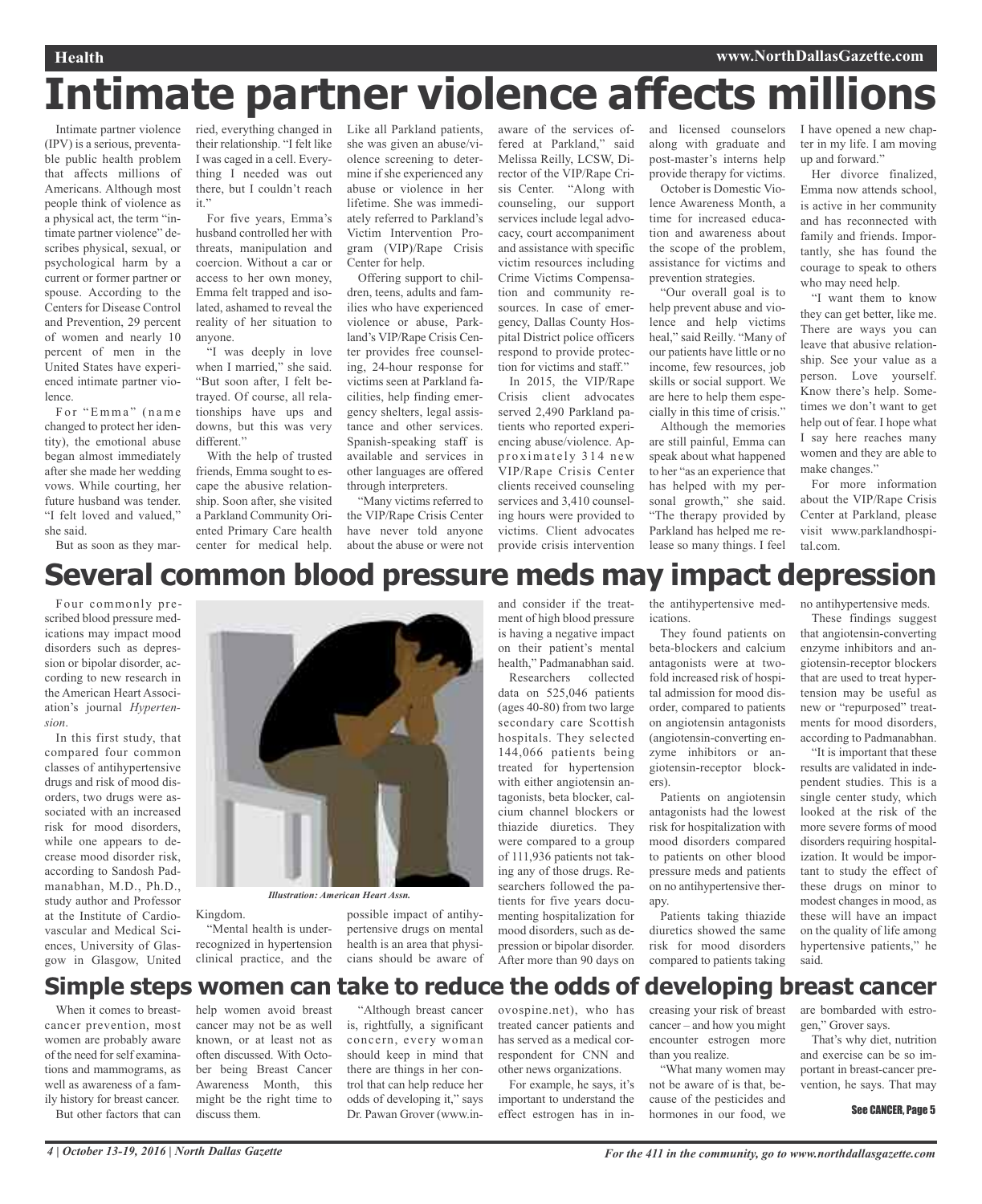# **Dallas Debt Boot Camp registration deadline is Oct. 27**

Capital One Bank and Alliance for Greater Works are now accepting applications for the first Dallas session of Debt Boot Camp: How to Get Out, Stay Out and Become Financially Fit!

The Debt Boot Camp is a free program designed to walk participants through the process of becoming debt-free and financially



sound. This innovative, collaborative program is centered on a successful course



*Winston students work on their car.*

## **CANCER,** continued from Page <sup>3</sup>

some people could be surprised at a few of the common things people routinely consume that may put women at greater risk for breast cancer.

No need to panic, though, Grover says. These items don't need to be eliminated entirely from your diet, but a little moderation may be in order.

• Sugar. Many people already avoid sugar for other

sound simple enough, but health reasons, but breast cancer could be added to the list of reasons, so it might be worthwhile to avoid or at least limit sugar intake, Grover says. Too much sugar leads to excess weight gain, and being overweight can increase the risk of breast cancer because fat cells make estrogen.

• Alcohol. Numerous studies have shown a connection between drinking alcohol and breast cancer. The

## **TRUMP,** continued from Page <sup>3</sup>

are other races that will make a real-world difference.

The third issue, however, is one that hit me, yet again, in watching the debate. Trump and his supporters are dangerous. It is frightening that a presidential candidate can continue to deliver outright lies and has not been run out of town on a rail. But it is actually more than that. Leading the birther movement against Obama, threatening to put Muslims under surveillance, proposing a wall along the border with Mexico and an escalation of deportations, allegedly, as a means of cutting crime, tells us that Trump understands nothing about the experiences of those of us of color. Worse, he is quite prepared,

in the face of the history of the U.S., to play with matches in a field of unstable dynamite. Trump isn't stupid; he knows precisely what he is doing and he knows how he is motivating racists and xenophobes to come out of the closet. Yet, he keeps doing it.

So, it really comes down to this: No matter who is elected, people of conscience will need to put and keep pressure on the next administration. At the same time, don't deceive yourself. Ultraright-wing forces will play on Trump's victory in order to push us further over the edge into a racial dystopia.

Black America went through a racial dystopia after the defeat of Reconstudy proven to help individuals and families eliminate debt long-term. Participants learn the importance of establishing savings while improving their credit through this seven-month program.

In addition to obtaining access to premium personal financial education at no cost provided by Transformance, those who register for the program will receive free one-on-one confidential financial counseling, have an opportunity to open a no-fee personal savings account with Capital One Bank, have the initial set up fee waived for people interested in participating in a Debt Management Program and eligible participants

may also qualify to participate in an Individual Development Account matched savings program.

In addition to Transformance, a local non-profit committed to moving families towards financial stability, other partners include WINS, Working in Neighborhoods Strategically; Dallas Park & Recreation;

and University of Dallas College of Law.

"The Debt Boot Camp aligns with Capital One Bank's commitment to make a real and positive difference for the citizens and businesses of our region," said Kent Eastman, Texas State President, Capital One

See DEBT, Page 13

## **Winston School accepts Solar Car Challenge**

The Winston School will and ideas. participate in the High School Solar Car Challenge at the world famous Texas Motor Speedway in July 2017. A team of ten students has already begun building a solar car to continue the legacy of Winston Solar through their innovations

more a woman drinks, the more the risk of breast cancer increases, according to the National Cancer Institute. For example, a woman who drinks more than three drinks a day is 1.5 more times likely to develop breast cancer than a woman

who doesn't drink. • Soy. Studies have shown that soy could increase the risk of breast cancer because it can stimulate the genes that cause cancer to grow. But soy is likely not a problem if consumed in modera-

struction and found itself in the hell of Jim Crow. Asian America went through the persecution of the Chinese and Japanese, the annexation of Hawaii, and a genocidal war against the Filipinos. Latino America went through the seizure of the northern third of Mexico and the later seizure of Puerto Rico, along with the constant demonization of their people and their heritage. Native

Americans have faced constant efforts aimed at the violation of their sovereignty, and, indeed, their extermination. We do not need a President who takes us anywhere close to that world again.

*Bill Fletcher, Jr. is a talk show host, writer and activist. Follow him on Twitter, Facebook and at www.billfletcherjr.com.*

Through the application of science, engineering and alternative energy, the students are learning how to design, engineer, build and race roadworthy solar cars. The end product is the Solar Car Challenge, a closedtrack event at the Texas

tion. Although it's unclear from research just how much of a concern soy should be, Grover suggests it doesn't hurt to be cautious.

Motor Speedway. "I'm involved in solar because I feel that it provides me with skills for the future and a step up in an emgerging field," said Boone Munson, senior team captain for

With her extensive background in science education

Winston Solar.

*D r. P awa n G ro v e r (www.invospine.net), who has more than 20 years of experience as a medical doctor, has served as a med-*

and experience from First Robotics, Charlene Olson will head the Winston team, along with Mr. Emmanuel Gillespie, who brings additional experience in welding and metal shop. The combine expertise of both

#### See WINSTON, Page 16

*ical correspondent for CNN, NBC, CBS and PBS. He is a graduate of the Rutgers University Robert Wood Johnson Medical School.*

## **NORTHWOOD UNIVERSITY Adult Degree Program**

## **Enrolling Now, Fall 2016**

- . Bachelor's degrees designed to fit your busy lifestyle.
- · Eight-week courses offered evening, weekend and online.
- \* Ask about our work life learning experience.
- . Transfer up to 92 credits.
- · Military friendly and Yellow Ribbon Program participant.

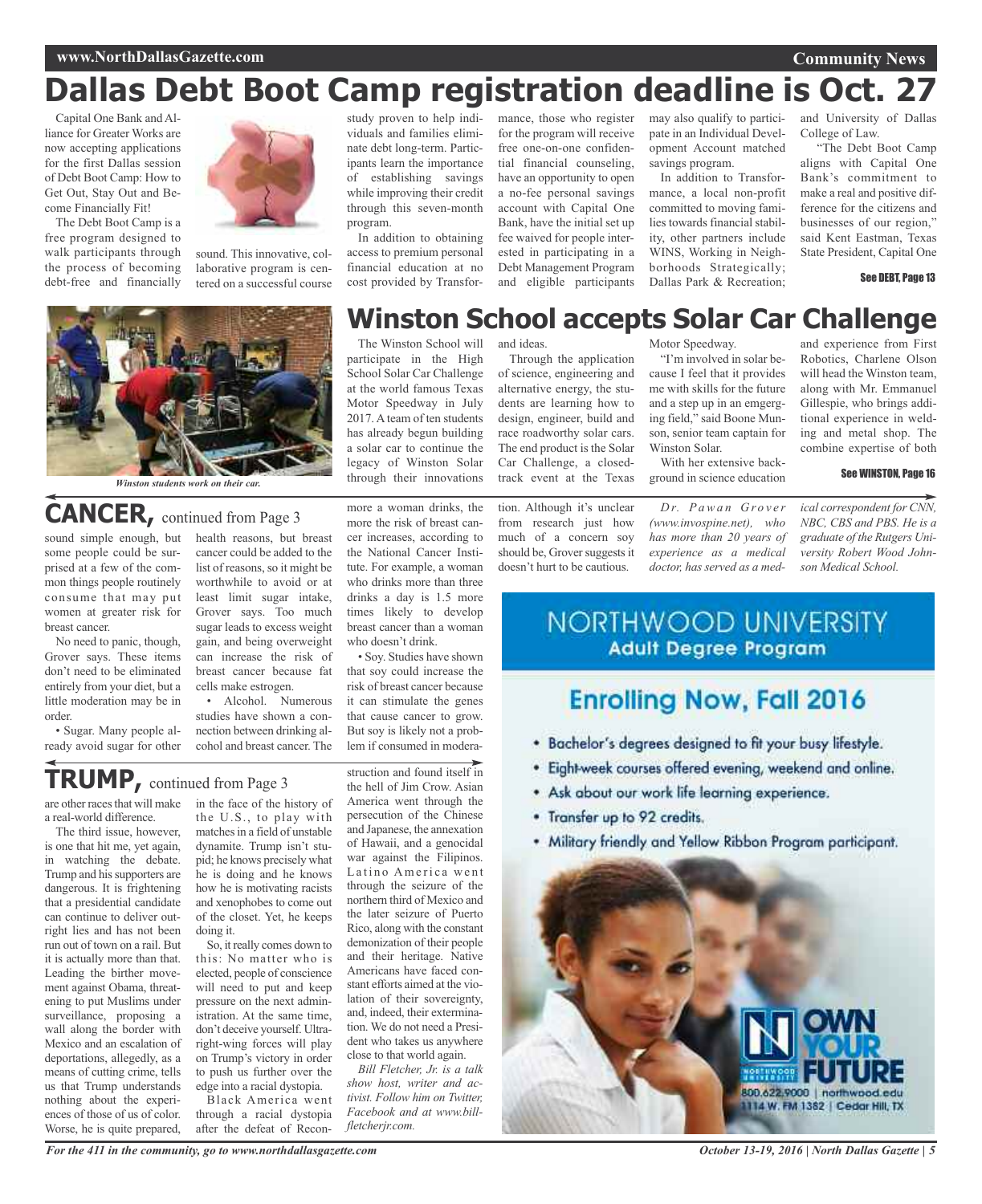#### **Education www.NorthDallasGazette.com**

## **Sunset High School hosts discussion on police, grant with Attorney General Janet Lynch** the kickoff of a new \$119

U.S. Attorney General Loretta Lynch visited Dallas ISD's Sunset High School on Monday, Oct. 3, to talk about the type of community policing that outgoing Dallas Police Chief David Brown implemented during his tenure.

million grant program for police departments across the country. The Dallas department

Lynch also announced ing Week, with many com-four Dallas Police Acadwill receive \$3.1 million in grant funds to hire 25 additional officers. This week is National Community Polic-

munities conducting National Night Out events on Wednesday.

Joining Lynch was John R. Parker, U.S. Attorney for the Northern District of Texas; Dallas Cowboys tight end Jason Witten and strong safety Barry Church; emy cadets; Dallas ISD Trustee Audrey Pinkerton; Principal Cynthia Vega; and students in the Sunset criminal justice program, among others. After a brief media briefing, the group discussed their experiences with police in a private discussion.

ISD Superintendent Dr. Michael Hinojosa, Paul Quinn College President Dr. Michael J. Sorrell, Miles of Freedom CEO Richard Miles and Dallas Mavericks beat writer Earl K. Sneed. "It's important that we continue to mentor and support minority male students and to better understand road blocks that hinder them from graduating," said Brazile, who is also a member of Eastfield College's speech



*U.S. Attorney General Loretta Lynch opens the discussion at Sunset High School on community policing. Photo Courtesy: Dallas ISD*

### **Eastfield documentary spotlights challenges facing Black male students** Senator Royce West, Dallas

Eastfield College has produced a documentary film that aims to motivate and challenge minority male students to reach their potential.

"Direct Your Future," a film co-produced by Eastfield videographer Angelica Peterson and Men's Empowerment Club advisor Courtney Brazile.

It premiered on Oct. 11 in the college's Performance Hall.

The documentary profiles



*Jarvin Lockett is a M.A.L.E.S Student spotlighted in Eastfield's documentary. (Photo: Eastfield College)*

three recent Eastfield graduates – Rameez Sohail, Jarvin Lockett and Telvin

Coumpy – and also includes interviews with Dallas community leaders including



*Miss Blue Review 2016 participants. photo: Cerone Lacey Photography*

### Management Workshop **Miss Blue Revue Scholarship Program Informational planned at SMU**

Stork's Nest Charity Fund of Dallas in conjunction with Zeta Phi Beta Sorority, Inc. – Kappa Zeta Chapter is hosting it's annual Miss Blue Revue Informational. High school junior and senior females in the Dallas area are invited to the scholarship informational on Sunday, Oct. 23, from 3-5 p.m. on the campus of Southern Methodist University (SMU) at the Hughes –Trigg Student Center Ballroom at 3400 Dyer St.

Miss Blue Revue originated in Dallas with the Kappa Zeta Chapter of Zeta Phi Beta Sorority Incorporated in 1933. Chapter founder, Dr. Helen Wilson

Johnson and charter member Mildred Davis started the first Blue Revue program and then introduced the idea at the Sorority's 1933 national convention.

Blue Revue is a comprehensive scholarship program for female high school juniors and seniors. The program is a journey into womanhood that focuses on etiquette, college preparation, and community service. The young ladies who participants in the Miss Blue Revue Program experiences will include:

• Mentoring and Guidance • Building Social Skills

- 
- and Developing New Bonds
	- Organizational/Time

• Dance and Presentation Instruction The purpose of the Blue

• Social Media Workshop • College Scholarship Essay Writing Workshop • Community Service Op-

• Fine Dining and Etiquette

• Scrapbook Workshop • Special Events

portunities

Workshop

Revue's is twofold. Primarily, Blue Revue is a conduit to promote higher education through scholarship and other financial resources. Secondly, but just as important, Blue Revue was established

See BLUE, Page 7

faculty. "Our campus' documentary is a film that will spark discussion at schools, churches, and community organizations to help young men direct their future."

The Men's Empowerment Club, also known as M.A.L.E.S. (Men's Achievement, Leadership, Empowerment and Service), aims to provide mentoring and support to male students while helping them develop personally and professionally as they pursue their college degrees. The club's mission is to engage male students by involving them academically, socially, culturally, and professionally in their campus and in their community. Many of the community leaders interviewed in the documentary have served as guest speakers for club events.

For more information on the documentary, visit www.eastfieldcollege.edu/os er/males/direct-your-futuredocumentary.

NORTH DALLAS BANK

### **MORTGAGE SOLUTIONS FROM** YOUR NEIGHBORHOOD BANK

· Refinance · Purchase · New Construction · Jumbo · First-Time Buyer HomeStart Program - Mortgage Assistance Program -**Dallas MAP Official Partner** 

DONALD ASHLEY NML5# 590443 d: 972.716.7379 | donald.ashley@ndbt.com

> **ACCESS OUR SECURE APPLICATION:** https://www.ndbt.com/mortgage.php

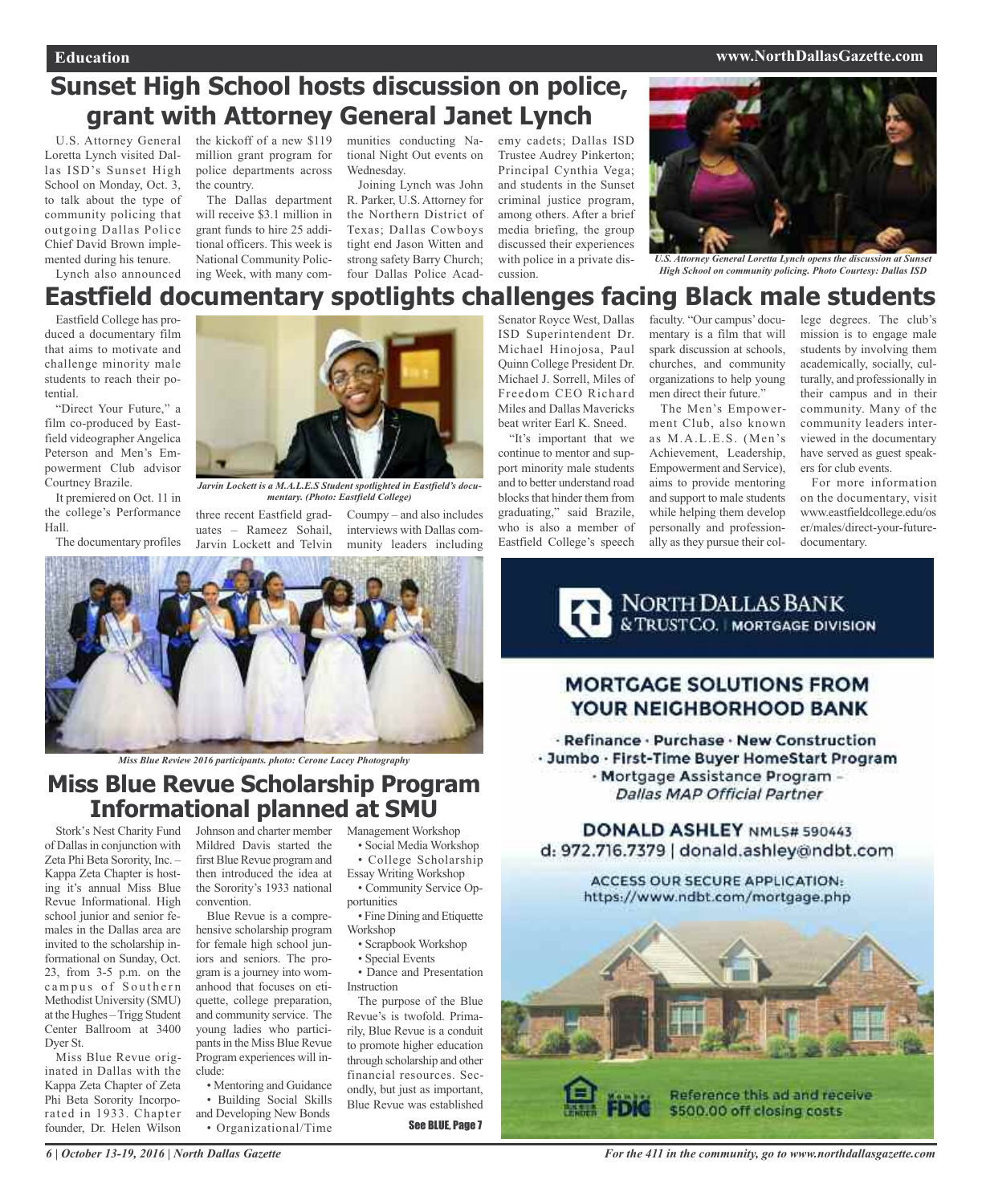**BLUE,**

## **Plano recognizes environmental leaders with annual awards**

Plano recognizes outstanding environmental leadership and achievement by honoring businesses, nonprofits, schools and individuals with the Environmental Star of Excellence award. This year's winners were honored at the Sept. 14 celebration at Collin College Conference Center. Learn more about these inspiring winners and see photos at plano.gov/eca. Sign up for the Environmental Community Awards mailing list to receive email updates about upcoming nomination deadability.

**Environmental Community Awards**

Educational Institution - Shepard Elementary School Non-Profit - The Friends

Of The Plano Public Library Non-Profit - Cambridge Place at Russell Creek HOA

Community Partnership - Chase Oaks Church - Legacy Campus

Individual Youth - Maya Chalhoub

Individual Adult - Michael Mcdowell

Green Building - DPR Construction

Multi-Family Community - AMLI West Plano Small Business - Weeks

Law Firm

Green Business Certified - Big Frog Custom T-Shirts & More

Environmental Commitment - Cambria Hotels And Suites

Emerald - Hirsch's Specialty Meats

**Environmental Star of Excellence Business Awards**

Educational SchoolAwards - Shepard Elementary Earthsavers



*Michael McDowell was the winner of the Individual Adult award for environmental contributions from the City of Plano*

## **Family Advocacy Center plans Illuminate Irving event Oct. 18 to shed light on the issue of domestic violence**

In recognition of Domestic Violence Awareness Month, the Irving Family Advocacy Center will host Illuminate Irving, a free event designed for the entire community that will offer a night of hope and healing for victims of domestic violence.

Illuminate Irving will honor those who have been victimized, as well as friends and families of those touched by this pervasive crime. The goal for the event is dual purposed: awareness and education for the community, and support and healing for vic-

tims.

The event will take place on Tuesday Oct. 18, from 5:30 p.m. to 7 p.m., at 200 E. Las Colinas Blvd., along Irving's Mandalay Canal. Victims and their families will launch lanterns on the canal's waters each bearing the

name of a person whose life has been impacted by domestic violence. "We are asking the entire Irving community to attend this event to learn more about the dynamic behind domestic violence," said Chief of Police Larry Boyd. "We want vic-

tims, their friends and families, and our entire community to know there is help available and that help leads to hope."

For more information call (972) 721-6563 or visit www.cityofirving.org/illuminate.

to encourage and inspire young ladies to uphold the admirable ideals of finer womanhood as well as cultivate and put into practice acceptable ways of social behavior.

At the culmination of each Blue Revue season, Kappa Zeta and the Stork's Nest Charity Fund of Dallas sponsor the Miss Blue Revue Ball to spotlight the accomplishments of the participants and to award academic scholarships. Over the past decade, more than \$40,000 in scholarships have been awarded through the Miss Blue Revue Scholarship Program.

Visit the official Miss Blue Revue website at www.missbluerevue.org to RSVP and learn more about the Miss Blue Revue program and the upcoming Informational event.



### **TWO FOR TEXAS: GREAT MORTGAGE LOAN OPTIONS**

The Texas State Affordable Housing Corporation's Home Sweet Texas and Homes for Tours Henoes programs: habing low and moderate expres homeboyars with a new mortgage foan ac retinence anywhere in Texas.

### Low Interest Rate Loans with Down

- Payment Assistance (DPA) Grants DPA is a gift and never needs
- to be repaid.
- Several rate, loan and DPA
- options available
- Mortgage Credit Certificates (MCC) Get up to \$2,000 every year as a
- special tax credit Save thousands of dollars over
- the life of the loan
- Can be used with T5AHC's DPA

Final approval subject to herder requirements and TSAHC Credit and Qualifying Guidelines.



For the 411 in the community, go to www.northdallasgazette.com Contact Contact Contact Contact Contact Contact Contact Contact Contact Contact Contact Contact Contact Contact Contact Contact Contact Contact Contact Contact

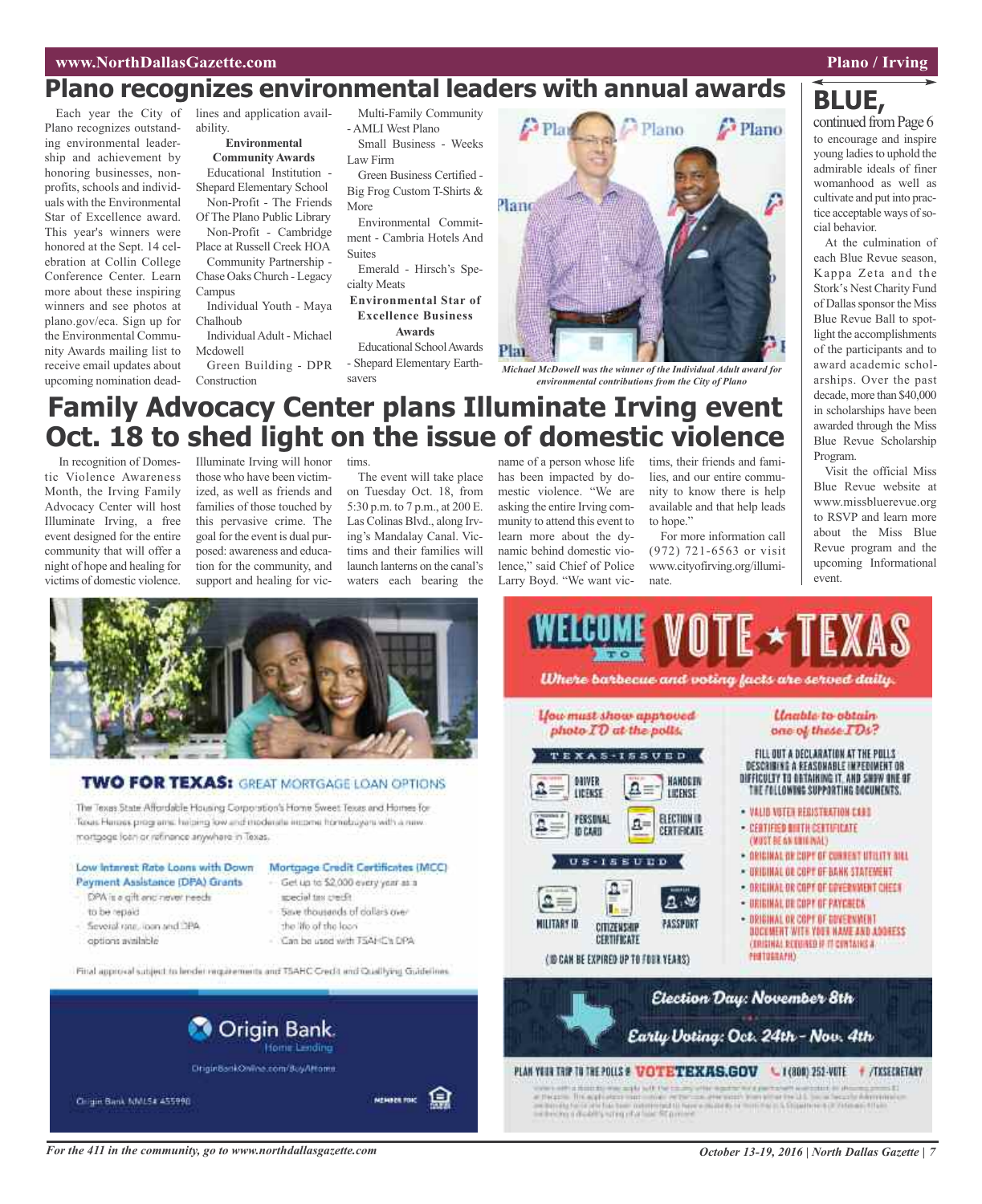#### **Community Briefs**

#### **FRISCO Community parade slated for Nov. 12**

It's a favorite Frisco tradition, showcasing our community pride and patriotism! This year, the Frisco Community Parade will march down Main Street celebrating a theme of "Red, White and Blue Proud". The family friendly event features floats, school marching bands, high school football teams, cheerleaders, scouts, civic organizations, local businesses and honors our local veterans.

There's still time to "step up" and register a parade float or entry at FriscoParade.com.

There is no charge for veterans, active military service groups or school groups (including Frisco ISD, Lewisville ISD or Legacy Christian Academy).

#### **IRVING Teen Driver Safety Fair planned** Teens and their families

will receive practical tips

and tools to develop safe driving habits at this free, educational event held from 1 to 4 p.m. on Saturday, Oct. 15 at Lively Pointe Youth Center.

Visitors to this event will enjoy interactive exhibits and games, vehicle simulators, vendor booths, informational videos and free goodie bags. Guest speakers, including Miss Texas' Outstanding Teen 2016, will present personal stories on the impact of DWI, distracted driving, and the power of words. Light refreshments will be served.

Awarded the 2014 Lone Star Programming Award by the Texas Recreation and Park Society, this event is presented through a partnership between AAA-Texas and the City of Irving.

#### **McKINNEY Free outdoor movie nights**

McKinney families can enjoy a free film under the stars at the popular Outdoor

Movie Nights at 7 p.m. on Thursday Oct. 27 at the McKinney Community Center, 2001 S. Central Expy.

Families are invited to attend a screening of 'Captain America: Civil War' on Oct. 27, rated PG-13 and are shown on an inflatable movie screen.

On Oct. 20, families with special needs can view 'Zootopia' in a safe and accepting environment. Sound will be reduced, subtitles displayed, and audience members are welcome to get up and dance, sing, walk, shout, hop.

Free drinks and popcorn will be provided, but lawn chairs, blankets and picnics to accompany the show are encouraged. Pre-registration for each movie is preferred and parents must attend with minors. Visit www.mckinneytexas.org/pa rksevents for registration or contact the McKinney Community Center at 972- 547-2690 for more information. In case of inclement weather, the movie night will be cancelled.

#### **Blount Fine Foods plans expansion**

The McKinney Economic Development Corporation (MEDC) welcomed Blount Fine Foods, a manufacturer of hand-crafted soups, entrées, sauces and side dishes for retail and food service, to McKinney. Earlier this year, Blount Fine Foods acquired the former Food Source LP building and has now announced expansion plans that will create an estimated 85 new jobs in McKinney during the next three years.

The project will involve expansion of the existing building by up to 20,000 sq. ft. in the first phase of construction and up to an additional 50,000 sq. ft. in the second phase of their expansion project. Blount is currently adding new equipment to the existing building to become Texas' first large fresh soup producer.

**LEWISVILLE Call for artists for MCL Christmas show**

Medical Center of Lewisville Grand Theater is now accepting applications for its Christmas art show. "Pretty Paper" is a holiday art sale exhibit intended to encourage shoppers to purchase works by local artists.

Artists wanting to exhibit and sell art during the "Pretty Paper" show can submit up to five pieces for consideration. Number of pieces actually permitted per artist will be determined by total number of submission and available space.

Although this is a holiday art sale, the subject does not have to be holiday themed.

Interested artists can pick up an application at MCL Grand, 100 N.Charles Street, Tuesday through Friday, 10 a.m.-5 p.m. Artists also can email Aaron Kays at akays@cityoflewisville.com. Applications are due by Oct. 21.





posts before morth end. If requirements are not mot, account may be converted to Free Checking. One account per primary owner, Texas residents only. (2) AFV = Annual Percentage Vleid. Rate quand as of October 1, 2016. Rates subject to change. To earn highest APE, you must receive monthly basik statements and meker electronically through Online Banking AND ass your Maximum Chocking debit card at beat 15 ronorper month for porchases that POST hefore month and, if requirements are not, account pays 1.00% APY on \$0 - \$25,000 and 0.25% APY on all deposits over \$25.000. If requirements are NOT mot, rate is 6,01% APY. (3) LegacyTexas will not charge an ATM for and will refund foot charge it by ATM owners. Foreign ATM foot and refunds will appear reparately on your statement. International conversion focus excluded. (4) Available offers and merchants may vary. Certain restrictions apply. severa FDIC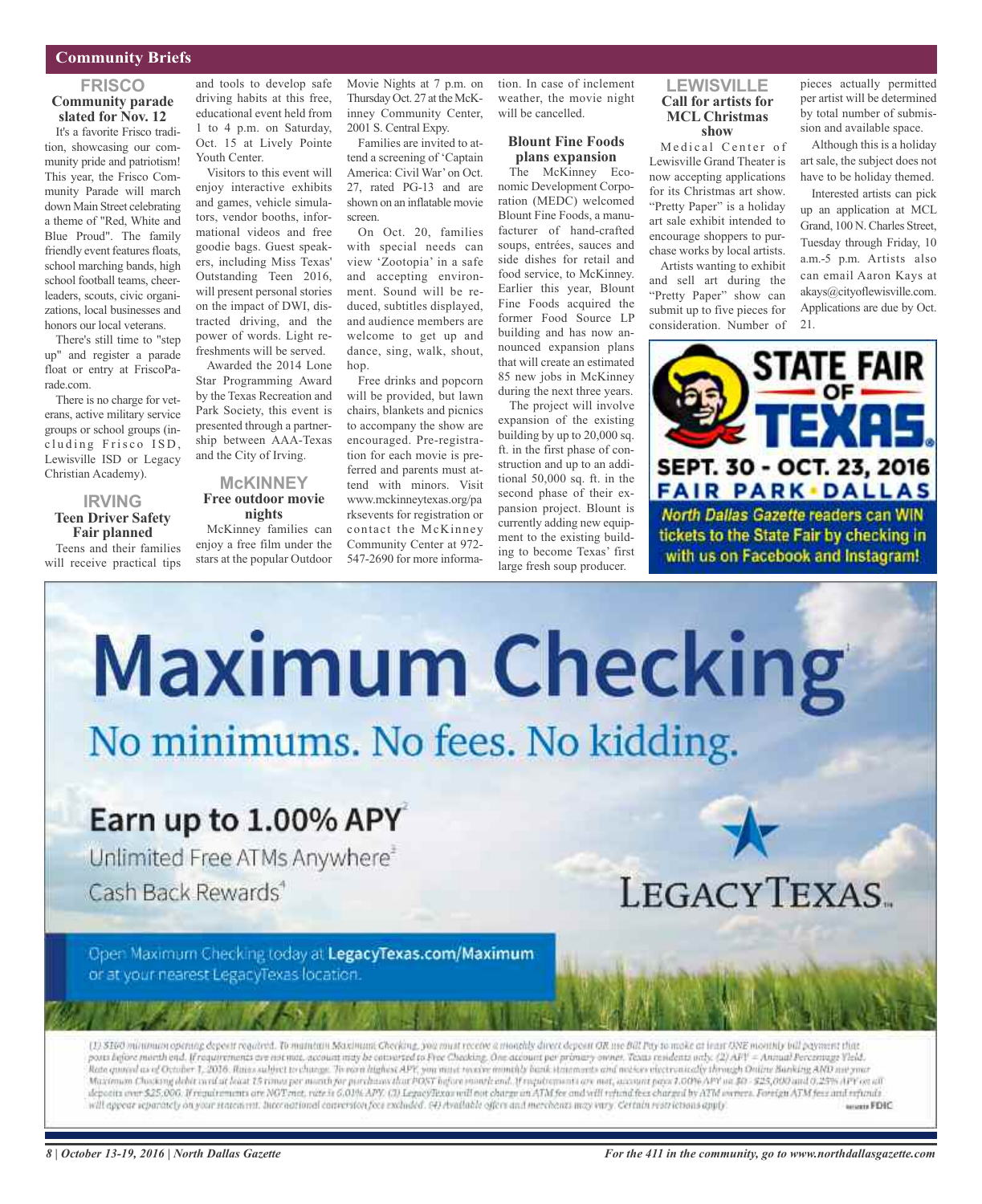## **Kevin Hart kills in new stand-up 'What Now?'**

By Dwight Brown NNPA Newswire Film Critic

Has success spoiled Kevin Hart? *Forbes* Magazine lists him as 2016's highest paid comedian with an annual income of \$87.5 million, from June 1, 2015, to June 1, 2016. Unlike many of his cohorts (Jerry Seinfeld, etc.) Hart makes lots of his income from live performances in large stadiums where he can earn \$1 million a pop. So, it's fitting that hislatest live concert film was shot outdoors at Philadelphia's Lincoln Financial Field, in Hart's hometown. Fifty thousand



people ate up his bawdy, personal humor like they were famished.

Director Leslie Small ("Kevin Hart: Let Me Explain") guides the concert

footage with little fanfare and lots of close-ups of folks in hysterics. Peter S. Elliot and Guy Harding cut the footage down to a tight hour and a half. It's just enough time for Hart to do his thing and not wear out his welcome.

Be prepared to laugh. Be prepared to sit through some routines that are not as funny as others.What gets you over the rough spots is this diminutive comedian's uncanny ability to welcome you into his life, like he's invited you over for a poker game and he's just telling you what happened to him the past week—no holds barred.

*Dwight Brown is a film critic and travel writer. Read more movie reviews by Dwight Brown here and at DwightBrownInk.com.*



## **North Dallas Gazette** The most popular source for entertainment events!

North Dallas Gazette is the fastest growing destination for DFW events, with more than 45,000 monthly entine readership, 10,000 weekly newypaper circulation, and 10.000 weekly aewsletter readership! Partner with North Dailas Gazette, and let us get the word out about your upcoming event!



### parking map). For more in-**SMU Jazz Orchestra hosts swing dance night**

The SMU Meadows Jazz Orchestra will host its second annual swing dance concert on Saturday, Oct. 29 at 7:30 p.m. The event takes place in the Martha Proctor Mack Ballroom of the Umphrey Lee Center, 3300 Dyer St. on the SMU campus.

An introductory/brush-up swing dance lesson will be held in the ballroom from 6:30 to 7:30 p.m., led by local swing dance expert Emily Spraggins.

Meadows Jazz Orchestra Director Dylan Smith inaugurated the event last year, and so many people attended that this year it has moved to a larger venue on campus.

"We were thrilled by the turnout and success of last year's event," said Smith. "We had people of all ages, from college students to seniors, dancing barefoot, in sneakers or in heels, and the dance floor was packed. We look forward to bringing together musicians, dancers, folks from throughout campus and community members for another entertaining 'blast from the past'!"

Admission to the swing dance event is \$10; \$5 with an SMU I.D. Light refreshments are included. A cash bar will also be available with alcoholic and non-alcoholic beverages; cash and credit cards will be accepted at the bar. Tickets may be purchased in advance at the Meadows ticket office, lo-

cated next to the Greer Garson Theatre in the Owen Arts Center, or at the door of the ballroom the evening of the event. Advance purchase is strongly recommended – fewer than 100 tickets remain. Attendees may park in Lot M behind McFarlin Auditorium or Lot Q behind Dallas Hall (see

*Do you have an upcoming event? Contact NDG Entertainment at jbrewer@northdallasgazette.com*

formation, contact the ticket office at 214-768-2787.

The Meadows Jazz Orchestra is a 25-member ensemble composed of SMU students selected by audition each fall. With director Dylan Smith, the orchestra is dedicated to preserving the heritage of big band jazz

while continuing to expand the genre. For more information

about either concert, contact the Meadows ticket office at 214-768-2787.



*October 13-19, 2016 | North Dallas Gazette | 9*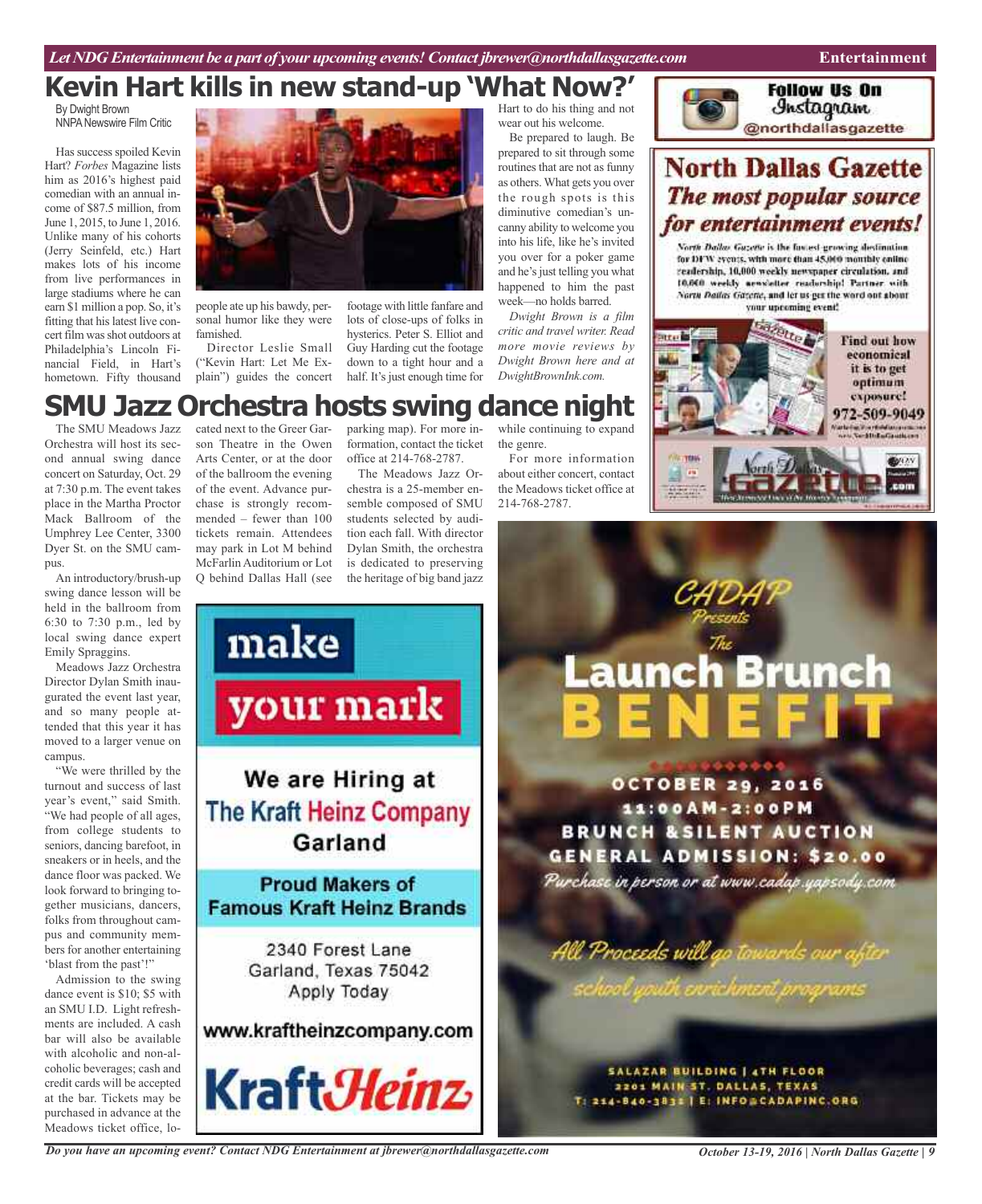## **Mavericks' new DJ is a life-long fan**

Born Ivy Awino in Nairobi, Kenya, and raised in Dallas, Texas, Ivy attended The Hockaday School and worked as a Mavs BallKid on gamenights for over 6 years.

"I grew-up with the Mavs and I'm a huge fan," Ivy says. "Somehow I always knew I'd be back and I'm honored to start working for this organization again."

While attending Marquette University where she pledged Zeta Phi Beta, she found her place at WMUR, the student-run radio station and became "DJ Poizon Ivy." Since then, she's shared the stage with the likes of Nas, Wiz Khalifa, Lupe Fiasco, B.o.B, J. Cole, Juicy J and more, always striving to learn and work with the best in the industry. Now back in Dallas, Ivy



has become the official DJ of the Dallas Wings (WNBA) and Skylar Diggins' Shoot 4 the Sky Basketball Camp Tour.

"We were looking for someone who knows and lives for basketball, but also

has an ear for what's happening in the music world. We believe she is going to elevate our in-game experience and we're excited to have her on board," said Jonathan Kornblith, Creative and Game-Day Director.

## **LegnA Entertainment was born while you were sleeping: Meet Shamar Willis**

By April Nicole

Scorching heat in the dead of summer swept me into the Dallas Entrepreneur Center to cover a story. I was eager to see the panel line-up for the event Moguls in the Making which consisted of several duly noted heavy hitters in the game. The event was informative and unique. It was just quaint enough to network, yet occupied enough to be considered a success.

Only a few months later I found myself traveling 30 miles in what seemed to be a monsoon to attend Ludafrisco-a concert held at the Dr. Pepper Arena in Frisco that featured rapper Ludacris but most importantly shed the spotlight on a recently featured artist on *Good Morning America* Shy Speaks. All of the artists had their arrangements and styles which

crowd engaged. A very different scene for the city and its surrounding areas. I had to know who was behind this mastery.

An Oak Cliff native born with a love for music and a creative spirit took a leap of faith and ignited the K104 FM's own Hollycompany-LegnA Entertainment. Shamar Willis, who is trailblazing the Dallas scene is striving to take the opportunity to meet a need for unity among the communities.

His love for God and people overrides his drive for monetary gain. His message is portrayed through his efforts to bring entertainment and connect people on levels from different walks of life.

His dreams are coming into fruition more rapidly than he imagined. Leading Willis to rely on his handpicked team to grab hold of his vision, together they are

kept the multi-cultural striving for previously unattained dimensions.

> What's next for Willis and LegnA Entertainment? Join the party Oct. 23 as they bring T.I. and 2Chainz to town to perform live at The Bomb Factory for the ATL Invasion, hosted by wood Bay Bay. The following two major concerts at Gas Monkey Live will feature headliners Rapper Young Jeezy and SPRINGFEST that headlined International sensation Torey Lanez and several opening acts.

AngeL spelled backward: what a befitting name for a movement that was birthed by a man who is not far from angelic himself.

For more information about LegnA Entertainment, Shamar Willis or any events visit their website: www.legnaentertainment.c om.



WINNER OF THE 2009 PULITZER PRIZE

# **OCTOBER 20-30**

All seats \$12 on Preview Night Thursday, October 20, 2016

TO PURCHASE TICKETS ONLINE · bishopartstheatre.org BOX OFFICE · 214.948.0716





*NDG Entertainment Ticket Giveaway!!! Follow North Dallas Gazette on Facebook, Twitter and Instagram to keep up on all the latest!!!*

*10 | October 13-19, 2016 | North Dallas Gazette*

*Do you have an upcoming event? Contact NDG Entertainment at jbrewer@northdallasgazette.com*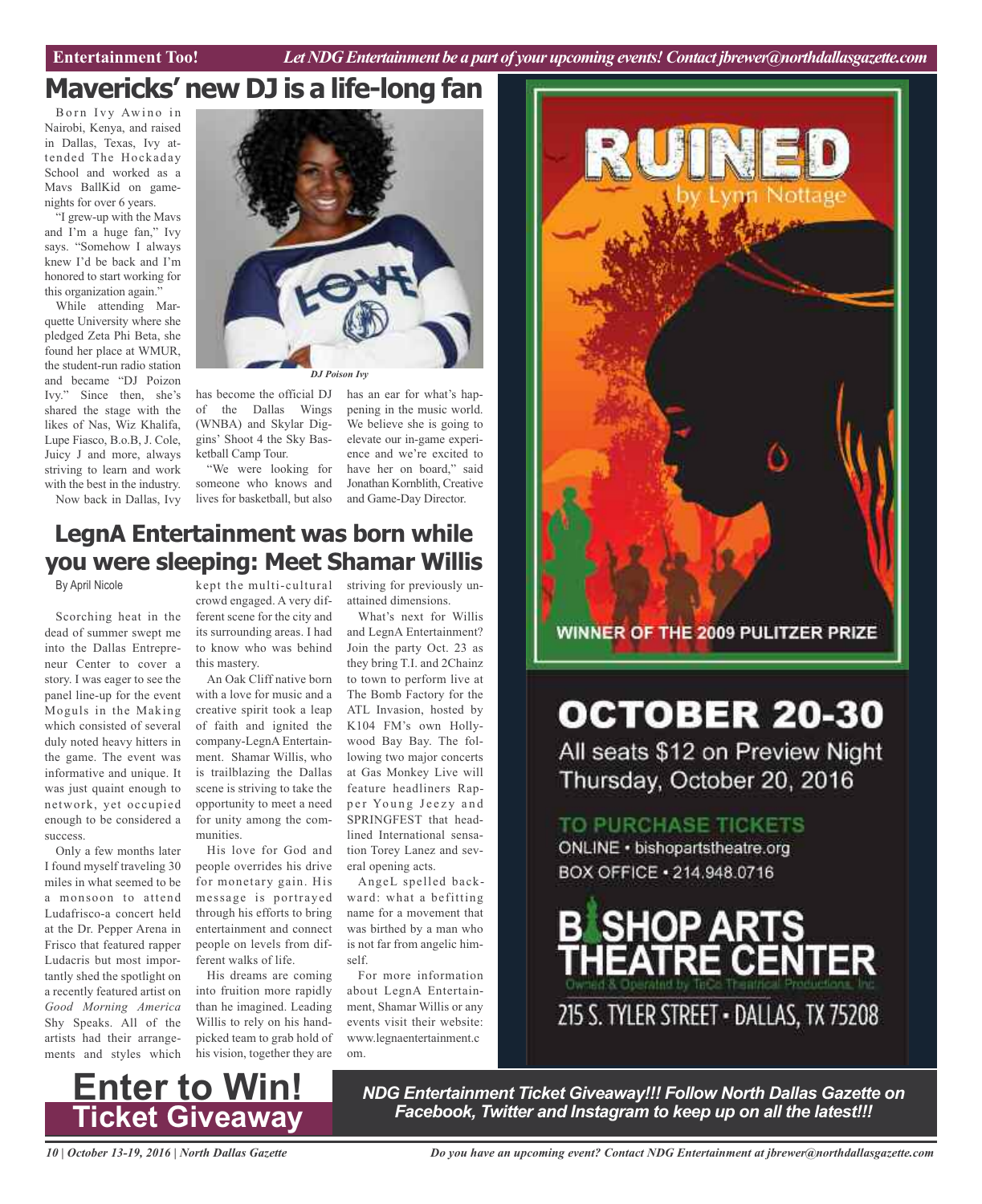### **Marketplace**

## **Two kid entrepreneurs invent new way to place light on your sneakers**

way.

ness.

Over the years, many sneaker companies have released sneakers that came with lights built within the sneaker. What these two kids have done is given the consumer the option to put LED lights on any sneaker of choice, in a new fashionable

The brothers are currently looking to raise funds for their new sneaker light busi-

They set up a crowdfunding campaign on IndieGoGo at www.igg.me/at/sneakerlights/x/3903652 to help raise the needed funds. They plan to use money to manufacture and distribute the sneaker lights before Christ-

Minority Business Development Agency of the U.S. Department of Commerce, and the state Office of Minority, Women and Emerging Small Business.

If the prime contractor awards subcontracts, require the prime contractor to take steps 1 through 5 above.

East Stroudsburg, PA (BlackNews.com) -- At the age where many kids decide to cut grass, rake leaves or shovel snow to make a few dollars, 10-year old Micaiah Brown along with his 12 year old brother Josiah Brown decided to start their own company. The idea to start came when other kids started offering them money for their new invention. The two kid entrepreneurs are now looking to raise the needed capital to cover the cost of manufacturing and marketing their new product.

It all started when they were playing in their basement and broke one of their toys. They figured out a new



minated look. When they went to their dad with this idea, he simply told them to register SneakerLights.com. To their surprise the name was available. Dad said "I figured a name like sneakerlights.com would have al-

## **LETTER,** continued from Page <sup>3</sup>

deal because many of us have fought for and supported the IMF for nearly 10 years now. We have no desire to fight against Skanska or the City of Irving on this issue. However, the question becomes; if the MWBE policy is not being adhered to in this multimillion dollar project what can and should be done about it? I know that lawsuits are one answer to force the City of Irving to finally do an Availability and Disparity Study. Many cities and other governmental entities have had to be sued and ordered to do such a study when there has been a history of non inclusion of MWBE firms in the procurement process. I have plenty of proof that there has been non inclusion of MWBe's in the procurement process historically here in the City of Irving. I hope that is not necessary to go the lawsuit route.

Look at these numbered steps below that I got off a US government website ,that all cities and governmental entities must take when trying to adhere to their MWBE Policy. Here it speaks of Disadvantaged Business Enterprises or DBE's but you can just interchange MWBE where you see DBE and they are the same in this regard. I hope we can have all contractors ,who apply on the IMF project and are qualified , get their Fair Share in all phases of this project. If this does not happen other remedies must be sought.

Ensure DBEs are made aware of contracting opportunities to the fullest extent practicable through outreach and recruitment activities. For Indian tribal, state and local government recipients, this will include placing DBEs on solicitation lists and soliciting them whenever they're potential sources.

Make information on forthcoming opportunities available to DBEs and arrange time frames for contracts and establish delivery schedules, where the requirements permit, in a way that encourages and facilitates participation by DBEs in the competitive process. This includes, whenever possible, posting solicitations for bids or proposals for a minimum of 30 calendar days before the bid or proposal closing date.

Consider in the contracting process whether firms competing for large contracts could subcontract with DBEs. For Indian tribal, state and local government recipients, this will include dividing total requirements when economically feasible into smaller tasks or quantities to permit maximum participation by

DBEs in the competitive process.

putting detachable lights on sneakers was so much of a simple idea that maybe someone would have used the domain name already. The kids then used their own money to set up their new website, SneakerLights.com

Encourage contracting with a consortium of DBEs when a contract is too large for one of these firms to handle individually.

Use the services and assistance of the federal Small Business Administration,



### **We buy 1998-2006 Models**

- *• Must be in good running condition*
- *• Title must be free from liens*
- *• Easy steps to follow, hassle free selling processing. No ad posting, no games with dealership sales.*

*• Quick transaction, you get your cash fast. We pay you on the spot.*

**Call today for appointment at your location 1-972-432-5219 Leave message if no answer, someone will get back to you.**

mas 2016.

Josiah and Micaiah attend school in Pennsylvania and are both honor roll students in the Stroudsburg school district.

They are both on their school football teams and

love to play sports. They are looking forward to growing their new sneaker light business to be successful young entrepreneurs.

To learn more about the young brothers, you can visit www.sneakerlights.com



THE COST OF FEES AND FINES RESULTING FROM AN ACCIDENTAL INFRACTION OF YOUR LOCAL OR STATE LAW

A TICKETSURANCE **PLAN CAN PROTECT** YOUR BUDGET FROM **UNEXPECTED, COVERED SITUATIONS** LIKE:



dacanno O Stidobala e O forbatual contacto O kingidometerus million who committed to the diffusion of the track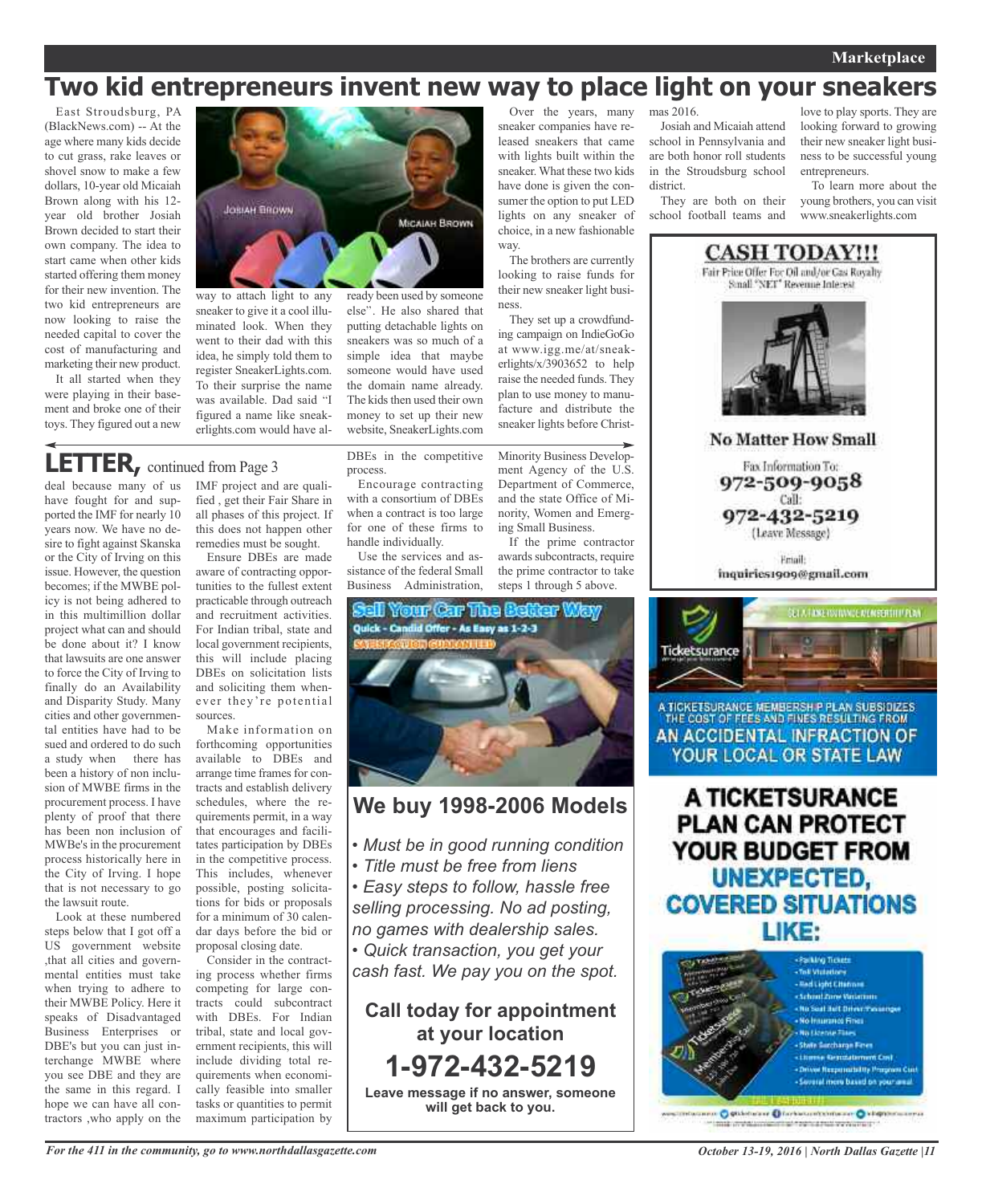## **Capital One research shows DFW residents optimistic about future**

Dallas-Fort Worth (DFW) residents agree the Metroplex is thriving with innovation, technology opportunities and growing tech skill sets according to a Capital One study released today – and they think it will only get better.

In addition, an overwhelming majority of residents (87 percent) say they have a high quality of life, with over half (56 percent) citing access to quality education and skills training as some of the area's greatest assets. The findings are the result of the Capital One Future Edge DFW opinion survey, which asked residents to share their views on the future of technological innovation in their community and the evolution of the area's workforce.

Portions of the poll were



fielded nationally, with respondents asked to answer for the area where they live. The results reveal a tech and workforce snapshot of today and the next 10 years, from the perspective of both DFW residents and Americans in general.

DFW residents are positive about the Metroplex's potential to become a thriving technology and innovation hub.

Local residents expect the tech sector to continue to

grow, providing more jobs that will increase earning potential for area residents:

• At a 10 percent increase over the national figure, 87 percent expect the earning potential for tech jobs in the area will improve five years from now.

• Almost 9 out of 10 residents (88 percent) are confident the area's workforce will have the skills necessary for tech-related jobs in 10 years.

• Technology is seen as a

flexible scheduling, simulating a booth rental environment, but with no overhead costs. As always, JCPenney salon stylists enjoy perks such as paid professional training, health benefits for full-time stylists, paid time off and 401K eligibility. Interested locals are encouraged to visit their nearby JCPenney store on Oct. 18

growth factor in DFW at a much higher rate than other cities. 50 percent of DFW residents believe major technology companies will continue to grow and increase 10 years from now in their area – compared to 39 percent of Americans answering for the area where they live.

• Seventy-eight percent of DFW respondents are likely to recommend someone move to their area for a tech job – compared to 67 percent of Americans answering for the area where they live.

"These findings show optimism in what's to come," said Sanjiv Yajnik, President, Financial Services, Capital One. "We're in a state of transformation and the future is ours to shape. Through our Future Edge DFW initiative, we're working with a variety of partners to grow the area's innovation and technology ecosystem that will fuel our economy and help communities succeed in this rapidly-changing world."

These survey findings are part of the larger Future Edge DFW effort, focused on helping DFW get ready for tomorrow, today. In addition to the new opinion survey, Capital One has collaborated with an independent, not-for-profit research group, Institute for the Future (IFTF) to explore the trends shaping the future of DFW on three dimensions – technology innovations, financial innovations and expectations, and the workforce of tomorrow. A comprehensive study, combining both the public and IFTF research, will be published in early 2017.

Nationally, the company has made a \$150 million commitment over five years to help prepare more Americans with the skills, tools and resources they need to succeed in an ever-changing digitally-driven economy. For more information on what Capital One is doing across the country, join the conversation on Twitter and Facebook. #InvestedInTech.

### can also take advantage of **JCPenney to host hiring event at multiple DFW locations**

JCPenney stores across DFW will be hosting a local hiring day on Tuesday, Oct. 18 from 2-8 p.m., seeking 1,400 seasonal, permanent and salon stylist associates.

Approximately 1,000 local associates are needed throughout the metroplex for a variety of customer service and support positions, including cashier, replenishment specialist, merchandise support specialist and more.

JCPenney associates enjoy competitive pay, an associate discount up to 25%, flexible scheduling and opportunities for advancement.

Additionally, DFW JCPenney salons seek 375 local stylists to be part of a unique salon program. An all-new premier commission plan enables incoming stylists with robust client books to set their own prices. Highly experienced stylists

**MEZA,** continued from Page <sup>1</sup>

voted against a bill requiring payday lenders to comply with federal debt collection laws and protections regarding military borrowers. He sees their practices as "providing a needed service." He has not worked in the best interests of our residents in Grand Prairie and Irving."

In their endorsement of Meza, Annie's List, which advocates for women's issues in politics, chastised Anderson for supporting the payday loan industry along with other Republicans in Austin as well as a host of other issues.

"In contrast, Terry's Tea Party opponent has focused on fringe issues: he's sided with predatory lenders, he

voted against expanding healthcare, he voted to slash education funding resulting in 10,000 teachers losing their jobs, and he even voted down equal pay and funding to care for rape victims," said Patsy Woods Martin, executive director of Annie's List. "Who does that?"

Annie's List is not alone in endorsing the Democrat to unseat Anderson in the General Election. The Texas State Teachers Association, the Texas Organizing Project, the National Association of Social Workers, the Texas Alliance for Retired Americans Educational Fund, Texas Democratic Women, the Texas Latina List, the Texas AFL-CIO,

from 2-8 p.m., where manthe Texas State Employees Union/Communications Workers of America as well as a growing list of elected officials at the state and local level have all given their support to the challenger.

While this will be a tough struggle going into the final stretch of the election, and 2016 has been a divisive and abrasive season politically, Meza emphasizes that one of her highest hopes is being able to work across the aisle, and help to unite one of the most diverse districts in the country. "Building bridges to all communities instead of pitting one group against another," is the first priority on the platform Meza intends to bring to Austin.

agement will be holding inperson interviews and hiring candidates on-the-spot. All skill levels are welcome, and candidates with previous retail experience are preferred.

Those unable to attend can also apply by visiting jcpcareers.com.



**Physical and Drug Screen Required**

**Must have a Clear Background**

**Must be at least 18 years old (CDL Driver, 21 yrs)**

**Must apply in PERSON, Monday – Friday from 8am to 11am @ 10605 Harry Hines Blvd. Please visit our website: www.edbellconstruction.com/careers**

**Or email your resume to: careers@edbellconstruction.com**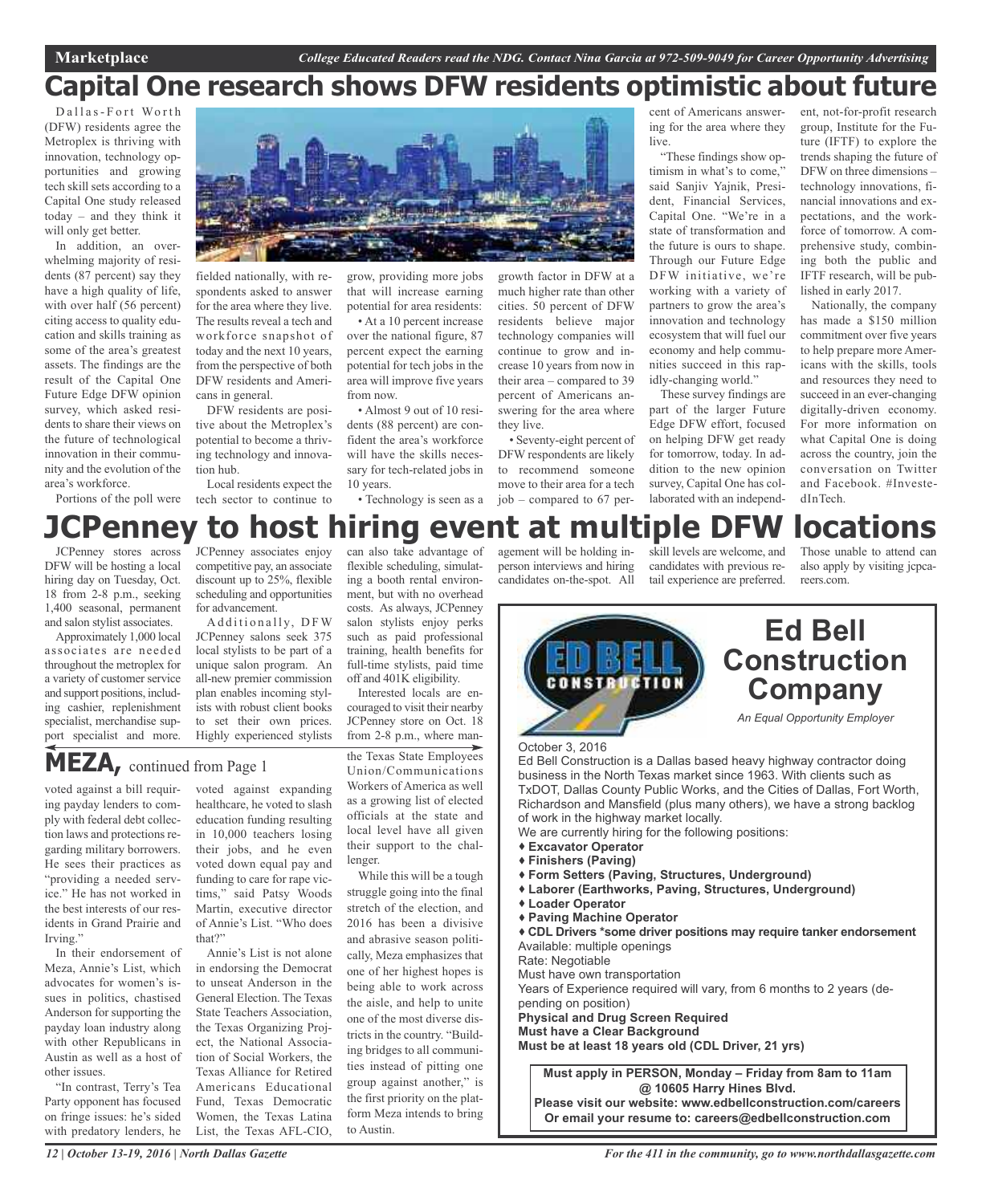#### *On a quest for qualified candidates? Contact Nina Garcia at 972-509-9049* **Career Opportunity**

## **Hiring Red, White & You! Veterans hiring fair**

AUSTIN – The Texas Workforce Commission (TWC), in partnership with 28 local workforce development boards and the Texas Veterans Commission, will host veterans hiring fairs in 30 cities throughout Texas on Thursday, Nov. 10. TWC's fifth annual Hiring Red, White & You! statewide hiring fair is a joint initiative supported by the Office of the Governor, the Texas Medical Center and the Texas Veterans Commission to connect veterans and their spouses in Texas with employers who are seeking veterans' exceptional skills.

"This event represents the importance of Texas employers working together to help our veterans who have served our country as they

begin the next chapter of their lives," said Governor Greg Abbott. "The Hiring Red, White & You! events are excellent opportunities for veterans to gain employment and for Texas employers to find experienced individuals to fill available job opportunities."

The multi-city event is designed to assist veterans, service members and their spouses as they seek their next career opportunity. Employers participate at no cost and are encouraged to contact their local Workforce Solutions office for more information. Over the past four years, Hiring Red, White & You! has connected more than 42,000 veterans with over 6,500 employers. "Texas veterans are well-

this program to Dallas and look forward to working with our partners to provide a program that will help participants meet their financial goals," said Laurie Vignaud, Senior Vice President/Community Developeducated, dedicated and highly-trained individuals who have the technical and professional skills needed by Texas employers," said TWC Chairman Andres Alcantar. "The Hiring Red, White & You! statewide hiring fairs are a great opportunity for Texas employers to connect with these highly skilled veterans."

The national unemployment rate in 2015 for all veterans is 4.6 percent. In contrast, for those veterans who served in the military since September 2001, the unemployment rate is higher at 5.8 percent. There are 1.7 million total veterans throughout Texas, which is the 2nd highest state population of veterans in the country.

las, Texas 75215 on the second Saturday of each month from 9 a.m. to 11:45 a.m.

Interested applicants must attend an orientation

for seven-months.

erans may be eligible for the Work Opportunity Tax Credit, which allows employers to receive up to \$9,600 on federal business income or payroll tax benefits when they hire from certain qualified groups of veterans.

Employers who hire vet-

Information on how employers and job seekers can participate in Hiring Red, White & You! hiring fairs may be found at www.texasworkforce.org/hrwy. Please note that some job fair locations may have changed since last year. For information on all veteran workforce services available in Texas, visit www.texasworkforce.org/ve terans.

on Oct. 22 or Oct. 27 from 10 a.m. to 11:30 a.m. Applications are available at www.cybergrants.com/capitalone/DDBC The application deadline is Oct. 27.

## **Experienced Print & Web advertising Indoor sales.**

12.00 to 15.00 per hour against commission. Candidate must have 3 years of Verifiable experience. Must be able to sell minority Media, Print & Web 25 to 30 hours weekly. Must be highly motivated and a Self-Starter.

**ONLY EXPERIENCED ADVERTISING CANDIDATE SHOULD APPLY.**

Send Resume to: **Inquiries1909@ gmail.com** Or leave message @ **972.432.5219**



REGISTER ONLINE TO TAKE THE CITY OF IRVING'S NEXT CIVIL SERVICE ENTRANCE EXAM

**Attention Suppliers of Goods, Services and Construction Review Competitive Opportunities at https://garlandtx.ionwave.net www.garlandpurchasing.com 972-205-2415**

GARLAND

#### *www.cityofirving.org*

*The City of Irving does not discriminate on the basis of race, sex, religion, age or disability in employment or the provision of services.*

**Statewide African American Press\Association is seeking a statewide sales representative.**

The Texas Publishers Association is seeking a statewide sales representative to



represent the overall sales objective for the organization. Individual must have a proven sales track record with local and regional sales strategies.

Also the individual must be:

- A self-starter
- Have excellent written and verbal communication skills
- A visionary
- Professional

• Have excellent organizational skills Previous advertising agency and direct sales experience a plus. Position is commission based.

Serious inquiries only. **Please email resume to inquiries1909@gmail.com or leave a message for the position at 972-432-5219.**

### "We are thrilled to bring **DEBT,** continued from Page <sup>5</sup>

Bank. "We're pleased to bring this program to North Texas."

Sherrye Willis, Founder and CEO of Alliance for Greater Works, added "The Debt Boot Camp helps us fulfill our vision of bringing together diverse sectors of community, including faith, philanthropy, neighborhood leaders, business and government, to transform under-resourced communities. The program provides the necessary tools to qualified families to build financially secure foundations, which in turns adds to Dallas' economic viability."

The Debt Boot Camp Program has seen great success in other cities with many graduates increasing their credit scores, reducing their debt and building an emergency savings fund.

ment Banking for Capital One Bank. "Participants enter the program with the intention of becoming fiscally responsible and economically self-reliant, and they leave with the tools and education to make their goals of debt-free living a reality." The Debt Boot Camp seswill be held at Martin

sion will begin Nov. 12 and Luther King, Jr., Community Center, Senior Center located at 2922 Martin Luther King Jr. Blvd, Dal-

#### **North Dallas Gazette is looking for a Writer / Stringer in the Irving Area.**

Candidate would cover Irving City Council Meetings & Irving ISD Board Meetings.

Also, Candidate would be a contributing writer, submitting general interest stories from the Irving area.

Interested?

**Send resume and writing samples to: inquiries1909@gmail.com**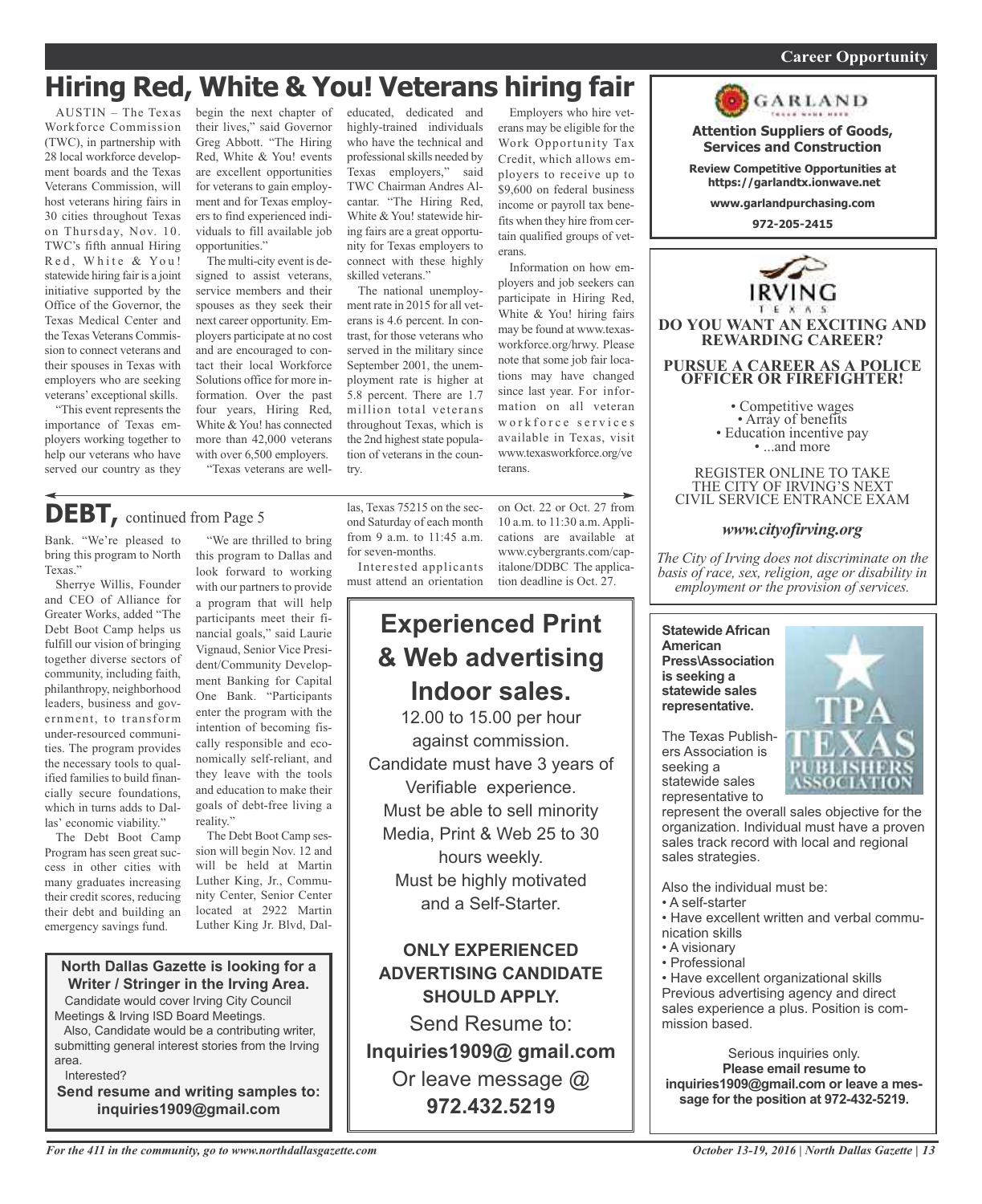**BETHEL BIBLE FELLOWSHIP, CARROLLTON (A PLACE TO BELONG)**

*NOTICE: Pastor Woodson serves the community by providing "Professional Therapy and Counseling Services" FREE of charge. To schedule an appointment call the Pastoral Counseling Center at 972-526-4525 or email the church.*

**October 16, 9:45 a.m.** You're invited to our Sunday Morning "Prayer and Meditation" followed by Morning Worship Service at 10 a.m. See what God is doing through and with us; you will be blessed.

#### **October 19, 7 p.m.**

Join us in Wednesday's Prayer and Bible Study Class with Senior Pastor Woodson and Pastor Brenda Patterson teaching a series on "Design for Discipleship, Book 5, Chapter 2." Spiritual maturity is God's desire for you. It's Time to Grow; Ephesians 4:12 & 13.

### **October 30, 9:45 a.m.**

John us for our Church Anniversary as we praise, honor and thank God that He has allowed Bethel to be a beacon of light in Carrollton and the surrounding areas. God has something special in store for us. Come and expect a special blessing from God.

Dr. Terrance Woodson, Senior Pastor 1944 E. Hebron Parkway Carrollton, TX 75007 972-492-4300 www.bethelbiblefelloswhip.org

#### **CHRIST COMMUNITY CHURCH IN RICHARDSON**

 $\mathcal{L}=\mathcal{L}^{\mathcal{L}}$  , where  $\mathcal{L}^{\mathcal{L}}$  , we have the set of the set of the set of the set of the set of the set of the set of the set of the set of the set of the set of the set of the set of the set of the set of

**October 16, 8:45 a.m. and 11 a.m.** You're invited to our Morning Services as we worship, honor and praise God for His blessings.

#### **October 19**

Join us at 12 Noon with Rev. Viveca Potter teaching on the Word of God; come back at 6:45 p.m. for Corporate Prayer and stay for Senior Pastor Autry at 7:30 p.m.

teaching the Word of God. Our youth will come for Food and Fellowship at 7 p.m. followed by Bible Study at 7:30 p.m.

Dr. Terrence Autry, Senior Pastor 701 Centennial 972-991-0200 Richardson, TX 75081 www.Christcommunityrichardson.org  $\overline{\phantom{a}}$  ,  $\overline{\phantom{a}}$  ,  $\overline{\phantom{a}}$  ,  $\overline{\phantom{a}}$  ,  $\overline{\phantom{a}}$  ,  $\overline{\phantom{a}}$  ,  $\overline{\phantom{a}}$  ,  $\overline{\phantom{a}}$  ,  $\overline{\phantom{a}}$  ,  $\overline{\phantom{a}}$  ,  $\overline{\phantom{a}}$  ,  $\overline{\phantom{a}}$  ,  $\overline{\phantom{a}}$  ,  $\overline{\phantom{a}}$  ,  $\overline{\phantom{a}}$  ,  $\overline{\phantom{a}}$ 

#### **FELLOWSHIP CHRISTIAN CENTER CHURCH IN ALLEN "THE SHIP"**

**October 16, 8 a.m.** You're invited to our main campus at 200West Belmont Drive for morning service and a blessing from God; followed by our Sunday Worship Services at Bolin Elementary School in Allen, Texas 75002 and bring someone with you and see them blessed by God.

**October 19, 12 p.m.** Join us in our Wednesday's 12 Noon-Day Live, Prayer and Bible Study and/or our Wednesday Night Live, Prayer and Bible Study at 7 p.m. to learn more about God's Word at the Joycie Turner Fellowship Hall, 200 West Belmont Drive in Allen.

Be encouraged by God's plan for your maturity and His glory; and most of all, be prepared to grow.

Dr. W. L. Stafford, Sr., Ed. D. Senior Pastor 5705 Cheyenne Drive at Bolin Elementary School in Allen 75002 for Sunday Morning Worship and the Admin. Building Address is 200 W. Belmont Drive Allen, TX 75013 972-359-9956 www.theship3c.org

#### **INSPIRING BODY OF CHRIST CHURCH, Let's Go Fishing! MATTHEW 4:19**

 $\overline{\phantom{a}}$  ,  $\overline{\phantom{a}}$  ,  $\overline{\phantom{a}}$  ,  $\overline{\phantom{a}}$  ,  $\overline{\phantom{a}}$  ,  $\overline{\phantom{a}}$  ,  $\overline{\phantom{a}}$  ,  $\overline{\phantom{a}}$  ,  $\overline{\phantom{a}}$  ,  $\overline{\phantom{a}}$  ,  $\overline{\phantom{a}}$  ,  $\overline{\phantom{a}}$  ,  $\overline{\phantom{a}}$  ,  $\overline{\phantom{a}}$  ,  $\overline{\phantom{a}}$  ,  $\overline{\phantom{a}}$ 

**October 16, 7:30 and/or 11:30 a.m.** You're invited this Sunday as we praise, worship, honor and magnify God's Holy name.

**October 17, 7 p.m.** Join us in Monday School as we grow in God's Word and learn what God has to say to us.

Pastor Rickie Rush 7701 S Westmoreland Road Dallas, TX 75237 972-372-4262 www.Ibocchurch.org

#### **MT. OLIVE CHURCH OF PLANO (MOCOP)** Join us for Worship Services

**October 16, 10 a.m.** Join us for Worship Service as we praise and worship God for His Honor and His glory; and don't forget to comeback at 7 p.m. for our Brazilian Church.

### **October 19, 7 p.m.**

You're invited to our Wednesday's Bible Study class; you will learn what God has to say to us. Come to be encouraged by God's plan for yourspiritual growth and His glory.

**October 26-28, 7:30 p.m. Nightly** Join us for MOCOP's Vision Summit 2016 with speakers Dr. C. J. Mathews, Reign International Church; Pastor Sam Fenceroy, MOCOP and Dr. Martian Williams, Ambassadors Worship Center. Pastor Sam Fenceroy Senior Pastor and Pastor Gloria Fenceroy 300 Chisholm Place Plano, TX 75075 972-633-5511 www.mocop.org

**SHILOH MBC IN PLANO (WHERE COMMUNITY BECOMES FAMILY)**

 $\overline{\phantom{a}}$  ,  $\overline{\phantom{a}}$  ,  $\overline{\phantom{a}}$  ,  $\overline{\phantom{a}}$  ,  $\overline{\phantom{a}}$  ,  $\overline{\phantom{a}}$  ,  $\overline{\phantom{a}}$  ,  $\overline{\phantom{a}}$  ,  $\overline{\phantom{a}}$  ,  $\overline{\phantom{a}}$  ,  $\overline{\phantom{a}}$  ,  $\overline{\phantom{a}}$  ,  $\overline{\phantom{a}}$  ,  $\overline{\phantom{a}}$  ,  $\overline{\phantom{a}}$  ,  $\overline{\phantom{a}}$ 

Investors Liquidation Sale: **Laurel Land Cemetery Burial Plot For Sale (one space) Section # 3, Space # 15, Lot # 20**



Laurel Land Cemetery charges for cost of single Plot: \$3995.00 Discount Amount, if you act right away: <\$1745.00> (your savings) Your Cost: \$2250.00

> **Call Today! 972.432.5219** (leave message,if no answer)

### **Church Happenings www.NorthDallasGazette.com**

ronment.

**October 16, 8 a.m. And 11 a.m.**

and fellowship as we give God all glory, honor and

**October 19, 7 p.m.** You're invited to our Wednesday's Bible Study to learn more about God's Word. Come and be encouraged by God's plan for your maturity and growth; it's all for His glory and His honor. We are, "Growing in Christ through the study of His Word." Our AWANA (Approved Workman Are Not Ashamed from 2 Timothy 2:15) is held from 6:30 - 8:15 pm, now through May. Kickoff was September 7th.

praise.

There is no charge for registration for new participants! This is a Bible-based program for children and youth, ages three years old through the 12th grade. The emphasis is on memorizing the Word of God and developing a personal relationship with our Lord Jesus Christ in a structured, safe and fun envi-

Our church ministries offer opportunities for motivation and growth; join us and see. Be blessed of the Lord.

Dr. Isaiah Joshua, Jr. Senior Pastor 920 E. 14th Street Plano, TX 75074 972-423-6695 www.smbcplano.org



```
www.IRSsafe.com
```
NDG now has a "Special Advertising Package"for churches and non-profit organizations that need to let the community know about your Special Event.

### Opportunity You Can Measure...

### **Church Events**

- Church Anniversary
- Pastor's Anniversary
- Women's Day
- Men's Day

### **Non-Profit Org. Events**

- Fundraisers
- (Concerts)
- Special Events
- (Personal or Community)

## Special Rate \$199

(Black & White, per insertion) Ad size - 4.905"x 6"(Quarter Page, B&W) (NOTE: Color Ad \$75 extra per inserion) Production disclaimer - NDG ad meake-ready is not included in promotion. Layout/production of "copy ready"ad will be a nominal extra cost. E-mail ad copy to: Marketing@NorthDallasGazette.com or call our Marketing Department today! 972-509-9049

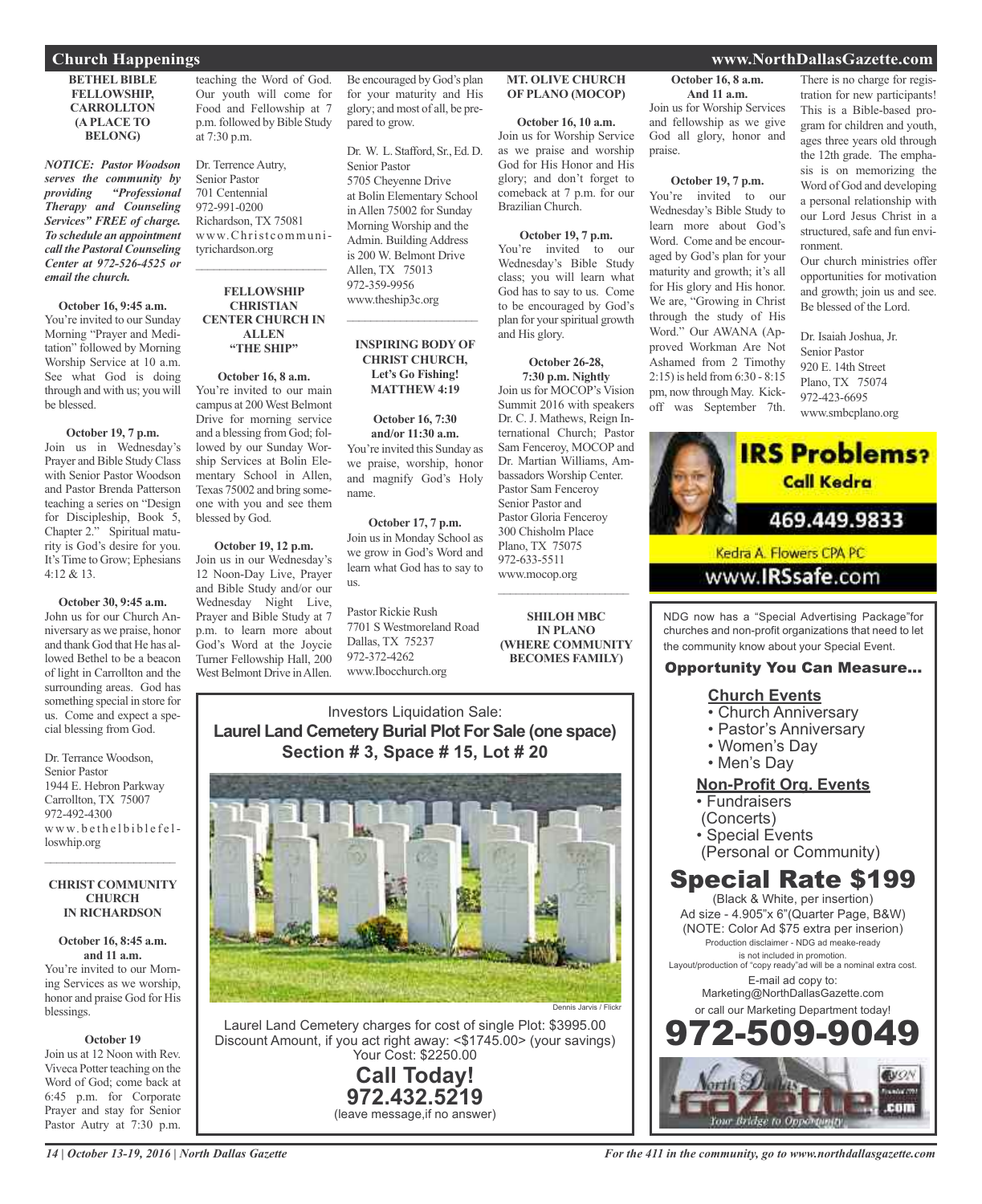# **Gospel of the Kingdom**



*Send email to: businessoffice@ northdallasgazette.com to sign up for Sister Tarpley's weekly electronic newsletter.*

*"This is how we know we are in Him: Whoever claims to live in Him must walk as Jesus did."*

#### **1 John 2:5b-6**

When Christ came to earth, He came to bring to mankind the gospel of the Kingdom. Over the centuries, the Church has tended to emphasize only a portion of the gospel.

That portion is the gospel of salvation. However, Jesus came that we might have more than just salvation. He came to give us a whole new life that was accompanied by signs, wonders, and His Spirit living in us and revealing Himself to us daily.

He came so that we might walk on this earth as He did. If our lives are not reflecting the same things as Jesus'

did, we must ask why? I have noticed three distinct types of believers walking with Christ. First, many of us come to Christ out of a need for salvation. Our hearts have been touched by His call on our lives.

We reason and analyze the claims of Christ and make a decision for Him. It is the convenient time to accept Him in our lives.

This first stage is often characterized by a "Bless me, Lord" attitude toward God. It is the first stage that primarily brings salvation into our lives. Some never really go past this first stage.

The second stage is the crisis stage. A crisis takes place in our lives, and we are motivated to seek Christ with a whole heart.

However, this motivation is not out of pure love for Christ; rather, it is motivated by the desire to get out of the pain of living.

The motivation is to solve "the what" versus "the why" in my life at the time. This

North Dallas Gazette takes a moment to reflect on the past with **Historical Perspectives from Sister Tarpley** Hear what it was like growing up in <sup>a</sup> very different Dallas when Booker T. Washington was

<sup>a</sup> city councilmember in Carrollton.

stage is best characterized as "Help me, Lord."

In the third stage we begin to experience the gospel of the Kingdom. It is the place where Jesus resided in His walk with His heavenly Father. It is the place of conviction.

The numbers of people who live at this level are quite few, but these people

are experiencing the reality Lord; though He slay me, of a walk with God that is foreign to all others.

They are seeing daily occurrences of His involvement in their lives. They are motivated by a deep love for Him. They know Him.

These people have an attitude characterized by these thoughts, "Have me,



*Mrs. Toni Brown an inspiring worker for the Lord and sings in the choir at Bethel Bible Fellowship Church in Carrollton*

### **MT. OLIVE CHURCH OF PLANO** 300 Chishoim Pl. Plano, TX 75075 972-633-5511 Answers you need, Hope for today is waiting for you... · Sunday School for all ages 8:30 am · Sunday Morning Prayer  $9.30$  am · Sunday Service  $10:00$  am · Wednesday Night Service 7:00 pm Pastor Sam Fenceroy **BASTOR** Gloria Fenceroy www.mocop.org Radio Programs "Vision & Truth Live" "Truth Made Simple"

<sup>a</sup> black school. Sister Tarpley graduated frm there and went on to college and later became Call Pastor Sam Jisten to Pastor St y Sun. 9:00pm-10:00pm<br>D 193.7 FM THE WORD Mort ۰Fri 5:25pm 5:30pm KGGH 1040

still will I trust Him." Where are you today?

Have you merely accepted His salvation to simply float along? Or do you seek Him with a whole heart only when a crisis occurs?

God's desire is for Christians to live a life of conviction, motivated by our love for Him and His love for us.

This is where we will experience the gospel of the Kingdom. Thank God today for standing on the solid Rock of Jesus. Thank Him that your life can be built upon a strong foundation.

Trust God to live, to take every breath based upon the foundation that you can have in Him. Ask Him to help you to weather life's storms, to help you keep looking to Him, and to be a thankful child...never a complaining Christian.

Pray that God will strengthen you and keep your feet steady on solid ground. Pray for your family members that each one will be committed to God and live a life that glorifies Him and ministers to others in the blessed name of Jesus.









Islah Joshua, Jr. Fustor

SMBC: A church Focused on Excellence while Teaching the Word. Preaching the Gospel, Reaching the World

Worship Times: 8 and 11 a.m. Sunday School: 9:45 a.m. Mid-week: Wednesday at 7:00 p.m. Youth Church: Every 3rd, 4th, and 5th Sunday at 10:45 a.m. AWANA: Wednesday at 6:30 p.m. Contact Information: 972-423-6695 www.smbcplano.org



*For the 411 in the community, go to www.northdallasgazette.com*